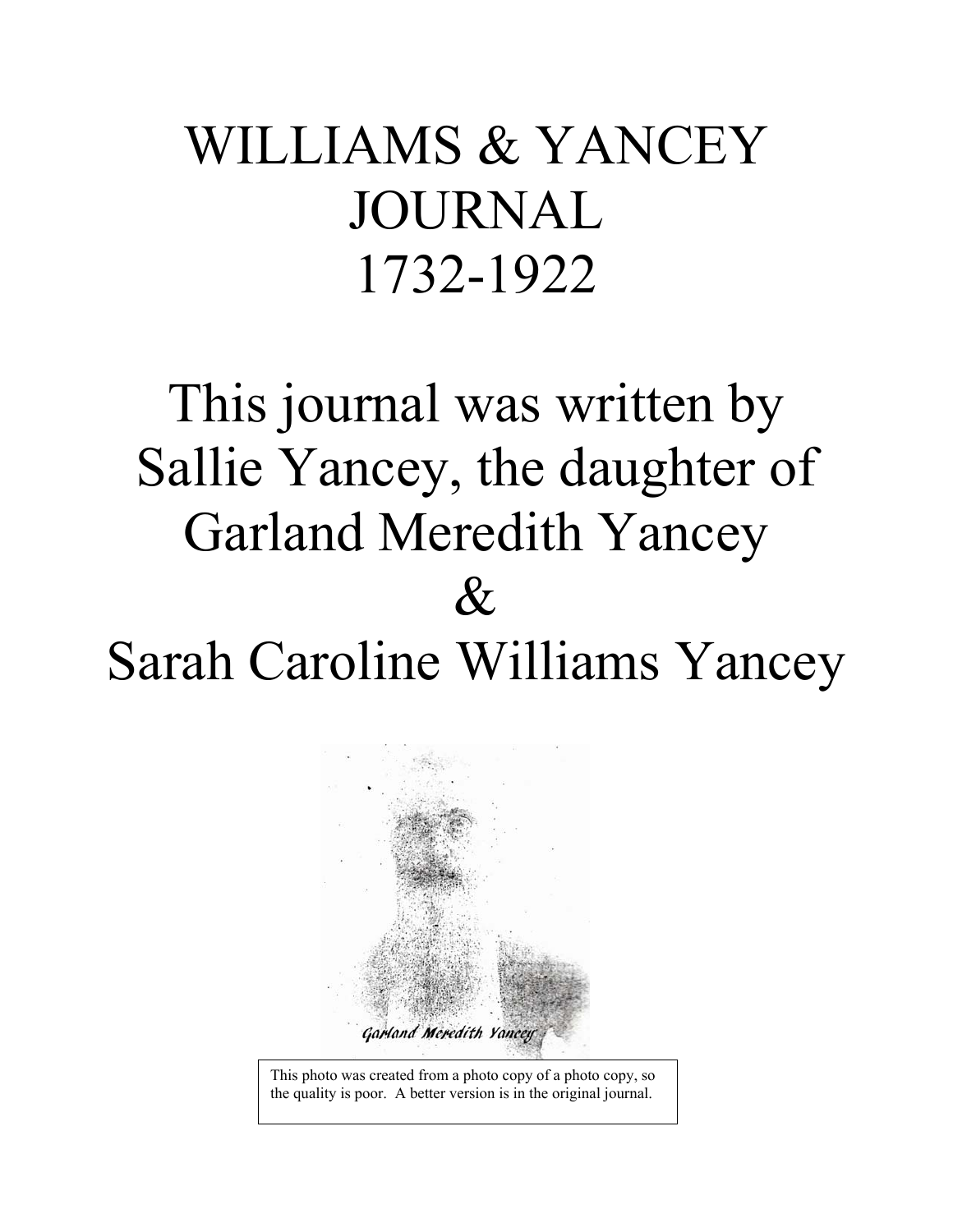August 10, 2015

Sallie Williams Yancey was born in 1873 and died in 1957. She was the daughter of Garland Meredith Yancey and Sarah Caroline Williams. Garland and Sarah were married 24 December, 1861 and a few days later he enlisted in the South Carolina Confederate Army.

In this journal Sallie gives many details of her ancestors, both Williams and Yancey, and relates information about her parents and siblings. My favorite story is that of the family moving from South Carolina to Florida in 1884-85. The two oldest sons, Willie (my great grandfather, Paul Williams Yancey) and his younger brother, Tom, were left in South Carolina to close up the farm and join the family later in Micanopy, Florida. They were only about 14 years old at the time.

I had the great pleasure of receiving a copy of this journal many years ago and several years ago I shared it with Dennis for the Yancey website. I've asked several of my distant cousins, if they knew where the original journal was and we thought it was lost, but I received call today from a cousin, letting me know it was found while cleaning out her father's house. She has donated the original journal to Tulane University's Special Collections and it will be made available online soon. I am so happy to know it is not in a Louisiana landfill.

If you are researching any of these families, I would love to hear from you.

Marsha Cain Richardson MarshaRichardson@Gmail.com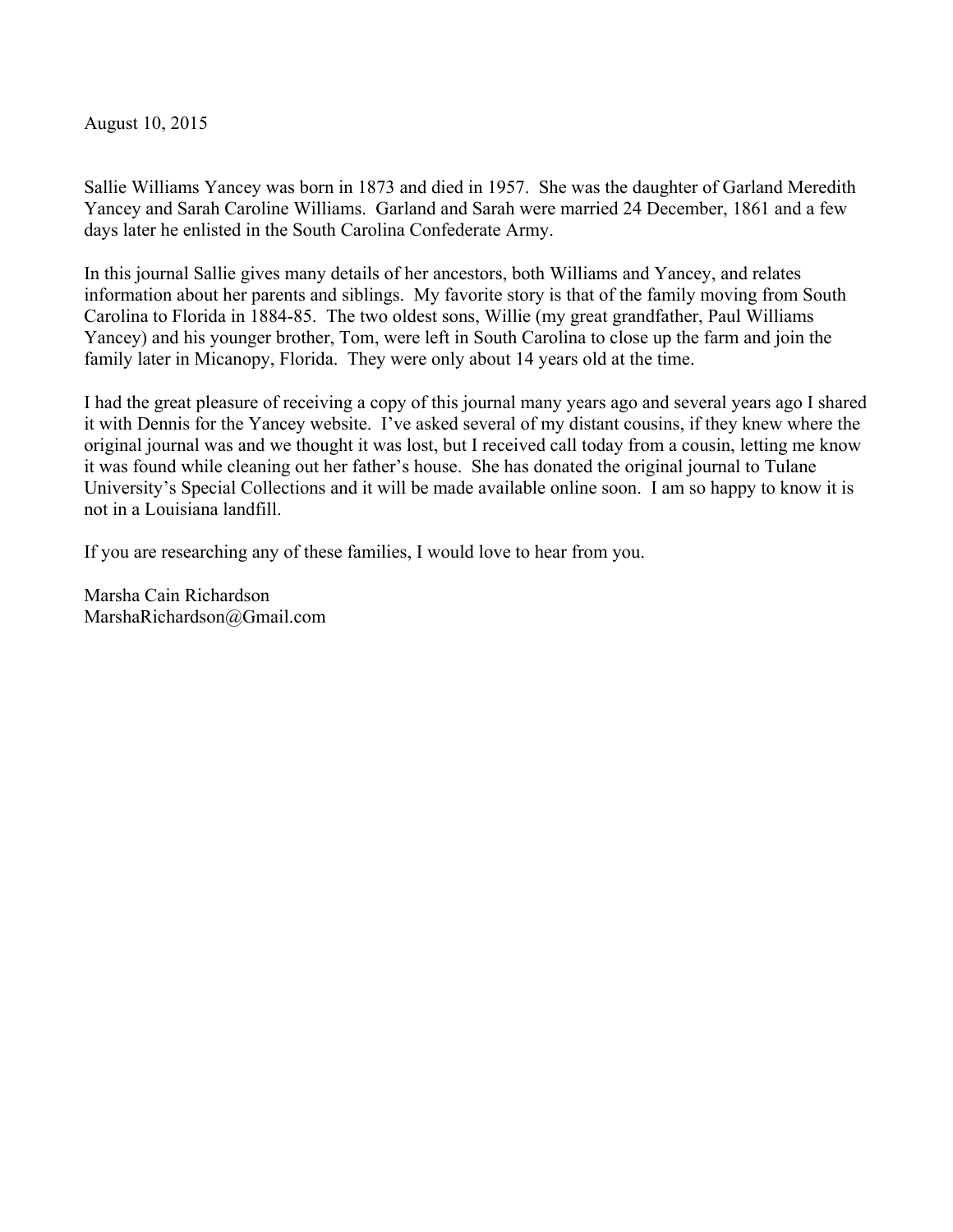The name Williams is of English and Welch descent. This family of Williams came to the colonies early in the first colonial days and settled in Carolina around Charleston. As the family grew, of course more land was needed and about 1700 the father of James A Williams settled in Colleton Parrish or District. James A Williams was a young man during the revolution, but we have no definite as rendered by him except he (James A Williams) and his brother Thomas Williams were in the battle of Guilford Court House. They were separated there and Thomas was never heard of since. We know that he, James, was a planter and it required much hard labor to regain his destroyed lands – however from old land papers we have the record that he owned large tracts and was rather land poor. With all such difficulties he raised a large family all of possessed in of Christian habits. One son James Allen Williams settled about 10 miles from Branchville, S.C. and continued his father's vocation of planting. He had a large track of land and with that of his wife's portion from her family, there was an estate of large and worthy proportions. He gave his children not only his own ----- of God and the Christian faith but the best schooling then to be had. Of course it was all of a private school nature as public schools were few and far between. After the elementary school was finished, he sent them to an academy; the boys and girls separate for then it was he custom for boys and girls to be separately educated after 13 or 14 years old. He did not have much opportunity to acquire book learning as he was the eldest and bread and meat had to come first then ---- there was much disturbance with the Indians and school facilities were left ---- until the great necessities were supplied. Then his own marriage entailed more responsibility so he labored diligently to gain his own lost opportunities for his boys and girls. His son Paul Allen Malcomb Williams was a most diligent student both in books and nature. Early in life he was converted and felt called to the faith of the Gospel of J. Christ as expressed in the Methodist Church. He spent all time possible acquiring of special knowledge of the Bible and became the best speaker of ministers of his time. After his conversion in 1830; he attended special conference sessions and in 1837 about 19 years old he was admitted on trail into the conference. In 1838 was appointed to Edgefield circuit – now a full fledged circuit rider. His father gave him a saddle horse and pair of saddle bags; he started off over rough mountain roads – swimming creeks dense forests. He carried a change of clothes in one side of bags and Bible and other manuscripts in the other. Wherever took him there he was Since a fine in

an and blue heaven above for a shelter while the grass. Every house was an invitation for rest and hospitality and he never failed to hold some kind of service where there was one or more gathered. Then we see a real f\_\_\_\_ preacher of the old type only remembered now (1921) either in book or tradition. There sturdy men of God laid the foundation for those to follow; left in the real gospel. Can do as much for those coming after? What does it cost?

*(Note from Bob Williams Jan. 2007 Branchville, SC is in modern Orangeburg County and is about 10 miles from the cemetery Paul Williams was buried. The town itslef did not exsit in the*  late 1700's when the Williamses settled in that area. One of the first railroads in the United *States was built etween Charleston, SC and Hamburg, SC(modern North Augusta, SC). The construction of the railroad led to the creation of Branchville about 50 years after the Williamses made their home near the Edisto River. In SADDLE SOLDIERS, we learn William Stokes received his mail via Branchville.)* 

*(Note from Bob Williams Jan 2007 Edgefield is west of Columbia, SC. It was the home of Strom Thurmond.* 

*The SC Department of Archives has an 1846 document, a petition by citizens of Abbeville*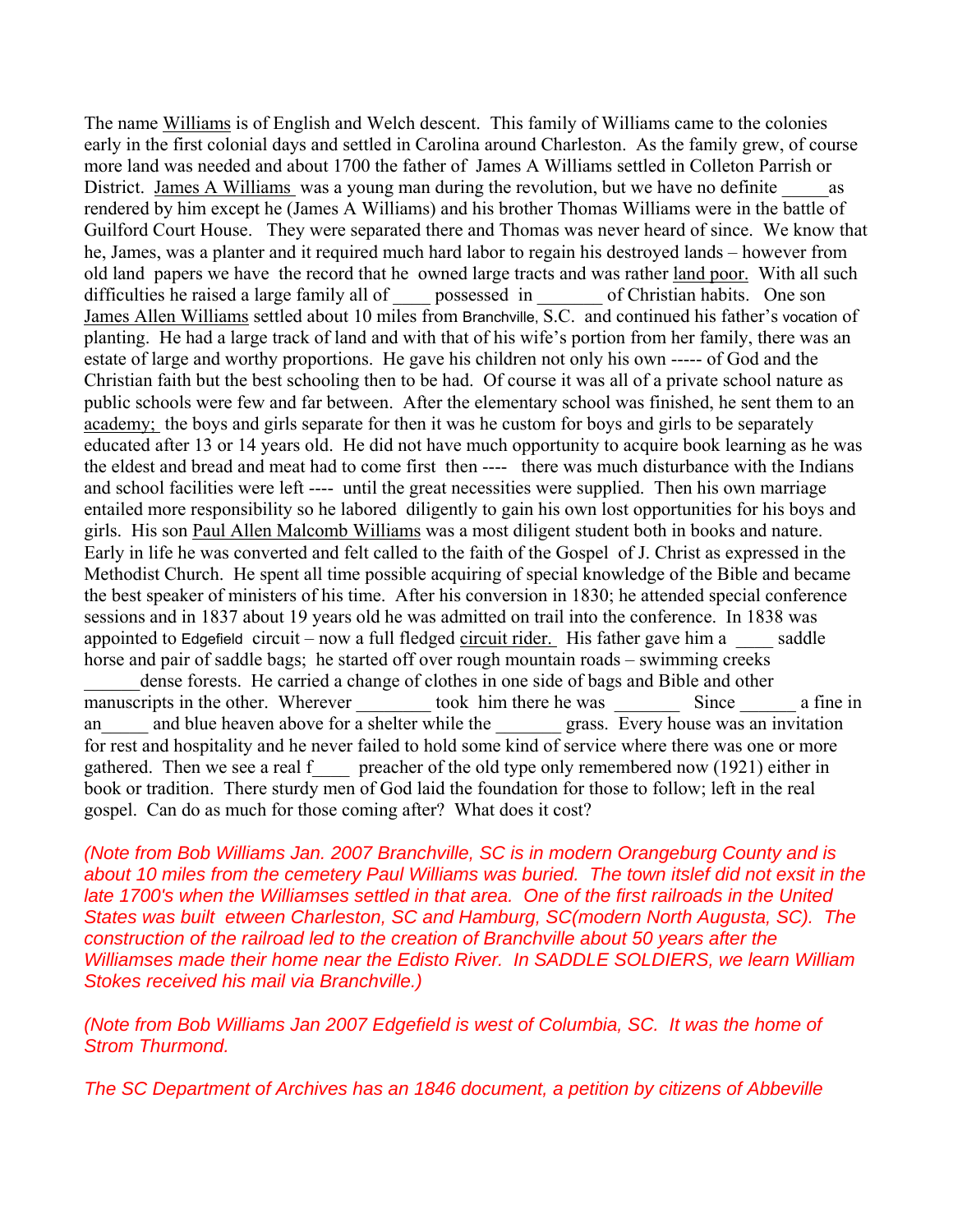## *District against incorporating Liberty Church. Paul A. M. Williams' name is on the document. Abbeville District was next to Edgefield District.)*

# *Page 2*

During these circuit rider days he worked among the Indians assisting in a camp meeting with them. There were very few real church houses in the outer regions of civilization as meetings were more often held in private homes. In the summer especially as large crowds would gather and sit under the trees while he stood on a stump or the steps of a front porch. Word was sent on by neighbors that the preacher was coming and would stop for a prayer meeting. Often time he would be met at some cross roads by two or three parties asking him to come spend the night in their home and hold meetings in their community. He was often gone for 6 to 8 weeks holding some type of service nearly every day; now we know he was truly a man in earnest. He met a most lovely young woman Eliza Ann Barnes at one mission near Rockingham and in 1840 they were married. Now he had to labor not only for the church but was permitted to assume the duties of husband and father. From his saddle horse he was promoted to a \_\_\_\_\_\_\_\_\_\_ a small black two wheeled vehicle with a \_\_\_\_\_\_\_ in the rear to carry a small box. He had this box which did service for a number of years. Kept his clothing and Bible dry. The box is still in the family and known as the Tin band box. Just below is a \_\_\_\_\_\_\_ copied from his wife's album; showing the ideas of desires of his ----- woman hand – especially a wife.

# To Mrs. E. A. Williams

My Dear Eliza, You have placed yourself in a high and responsible station-one which will not be coveted by the world one that will test fully your faith and patience, and you will need much grace to help you in the discharge of those duties which from the very nature of circumstances will necessarily upon you. You are now the wife of an Itinerant Methodist Preacher, and as such will be called to pass through various scenes, and changes; mingle with different classes of mankind, meet with severe trails and (perhaps none more sever or better calculated to wound deeply the feelings that the sacrifices of long lived, and dearly cherished friends) and experiences many enjoyments in the service of God, and the church. Buy you must not forget the object you expect to accomplish in all this, ig, to do and get good. The promise of the master is; "verily I say unto you, there is no man that hath left house, or brethren, or sisters, or fathers, or mother, or wife, or children, or lands, for my sake, and the gospels; but he shall receive a hundred fold now in this time, houses and brethren, and sisters, and mothers, and children and lands, with persecutions; and in this world to come eternal life "and" lo I am with you, \_\_\_\_\_, even unto the end of the world." Let these two precious promises comfort, and cheer your heart, as you pass through this lonely vale of tears. Permit me further to drop a word of console. 1. As it regards your spiritual character: pray much, prayer is said to be the breath of our spiritual life. Set apart as much of each day as possible for reading, meditation, and prayer. Examine your heart closelyoften-prayerfully to see its wants, and to relieve it necessities. Cultivate a spirit of prayer and it will soon become your chief delight. Read your Bible every day and meditate upon it; peruse ever good work such as memoirs, journals, etc of ministers, and other pious persons. In your private devotions remember yourself particularly0 your husband, specially –the church –the world, and last through not least of all your friends and relations at home, and abroad. 2. As it regards your external appearance; study plainness, neatness and simplicity in dress; wear no super ; follow not the , and foolish fashions of the world; for they accomplish no valuable purpose. Let your whole admiring be such as \_\_\_\_\_\_\_\_\_ the gospel of Christ.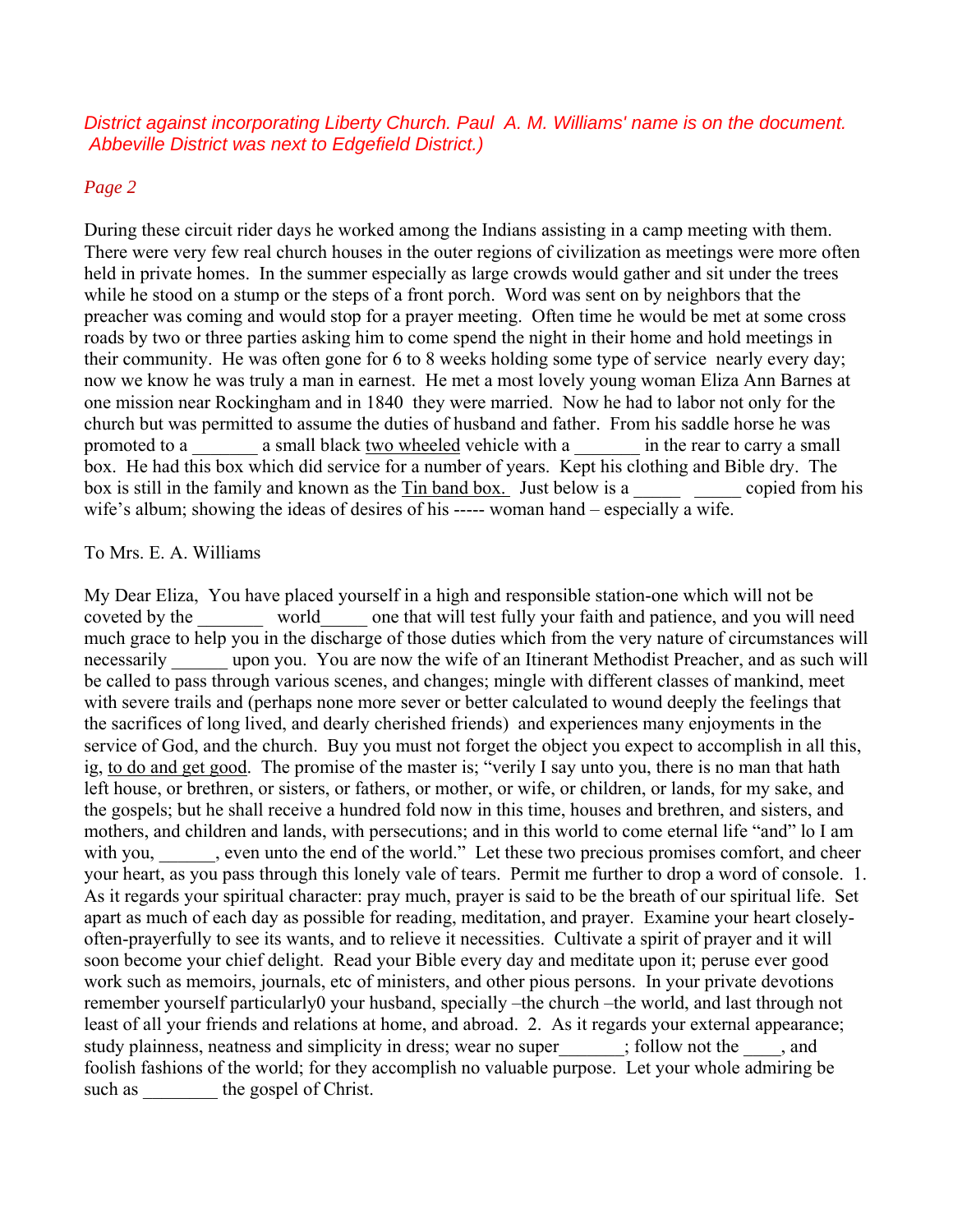### *Page 3*

3. In your intercourse with the world maintain a strict and cons regard for religions, especially the doctrine and usages of the Methodist Episcopal Church. Let your deportment be serious – dignifiedyet affable, and agreeable. Seek not to be admired, but loved and respected, and try to impart some spiritual benefit to all and then your presence will be a "savor of life unto life, and not of death unto death.". 4. Observe closely the habits and customs of families with whom you stay or with whom you associate, and do not, for the life of you speak evil or repro---fuly of any. Bear in mind that well known, and time-honored remark "mind your own business; let this be deeply enground upon your heart and your will loose nothing by it. 5. Be not hasty in the choice of intimate companions; let time, and circumstance fully develop their character, and then prudence will guide in the selection. 6. Study economy in all things at home, and abroad. Never spend money for anything that is not really necessary for comfort and use. In all you do, or say, act with an eye single to the glory of God. And may his blessing be upon you through life-in death, and through out a glorious and happy eternity. P.A.M.W.

## Georgetown, S.C.

Nov. 27<sup>th</sup>. 1840 A.D We see that he was now fully in earnest about his life work and expected his wife to share all hardships and blessings that were the common lot of poor Methodist preachers. After serving such stations as Edgefield Circuit, Cokesberry circuit, Winnsboro circuit, Round O missions...." and several others he was made Presiding Elder of Orangeburg District, 1860. then after serving the Walterboro Circuit was retired and lived at his own residence, Forest Home, till his death. For a number of years he was Conference Secretary and in 1855 was presented with a beautiful silver sugar dish and spoon by the Conference. During his farm life, he still did active service in the community although his health was delicate. He took especial interest in maintaining a school for the neighborhood and more than once held school himself for the children of his community. He gave his children the benefit of his own learning and as they grew up, sent them off to college. He was much loved by all who knew him and often wrote for the paper then published by the Methodist Church. His home was always open and the lowly man just as welcome as the more distinguished. His last few years were rather sad on account of the Civil war and bad health; but his family were a comfort and blessing of love. His faith in God was reflected upon all who knew him intimately. we see a life of service in the man who loved and feared God. After a year of paralysis, being almost helpless, he died Jan. 4, 1863. Although not an old man he had been a full man and his influences is still being felt. His burial was attended by many from far and near although during the war. The time was so strenuous that his old faithful salve John made a plain pine box coffin and a friend of the family gave a piece of black cloth to spread over it; no style or\_\_\_\_\_\_\_, -but just as he lived-he died and was buried. After the war and times were more settled, a plain stone with dates was placed at the grave. one of God's noblemen awaits the last call of our t\_\_\_\_\_.

Eliza Ann Barnes wife of Paul Allen Malcomb Williams was born 1818 and died June 22, 1881. She was a woman of real strong ideas-high ideals and lofty character and pristine in her manner. At the time of her marriage, he lived with her married sister as her own parents were dead. She had five children, reared four to maturity; the three daughters were all married having families but only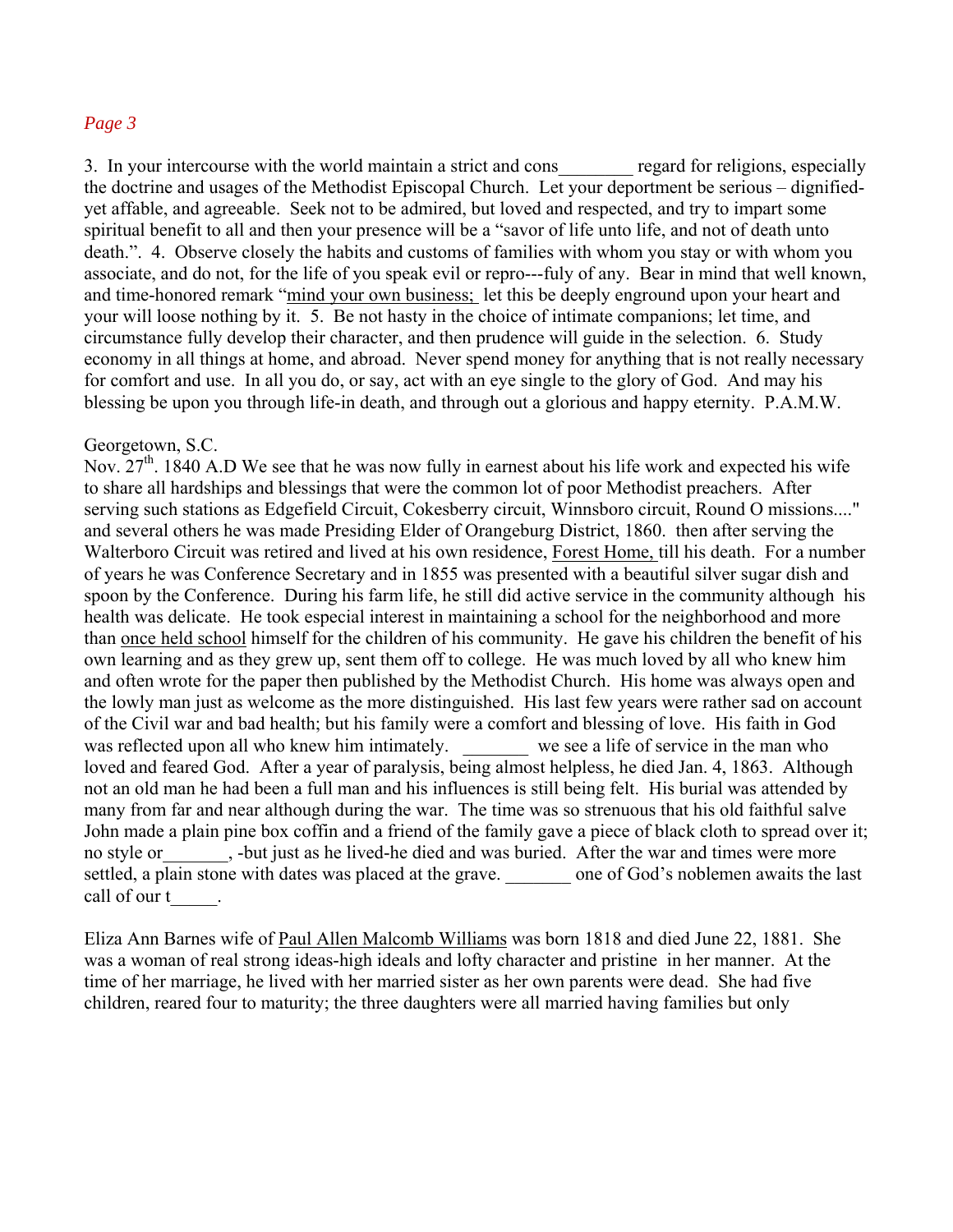## *Page 4*

Sallie Caroline Williams left any heirs-the other children dying in infancy. She was constantly teaching the children house keeping-sewing-gardening and also some of the literary studies. As a neighbor, none surpassed her. She was always at the bedside of the sick and in trouble or sorrow as ready with sympathy and encouragement. She had a natural talent for art and drew and painted well from nature. Early in her Circuit rider days she often arranged flowers for art study work All her daughters were ready and useful with the needle and this more artistic phases of life as well as being well trained in the real every day house hold duties. She was closely related to French Huguenot ancestry and the virtue of economy asserted itself on all sides in her life. She was especially fond of gardening being successful with flower, fruits and vegetables. Her was authority on seesforestry and fruit trees of all kinds. She was a constant rea\_\_\_\_\_\_\_ with all such duties and attended to such church and community duties and problems as needed solving. She lost her husband and grown son early in the war, so the task of 3 daughters and a large farm rested on her. Once when the enemy's army was making a raid in that neighborhood she sent her daughter to refuge in the mountains of N.C. with relative and with just old faithful John, she hid her stock in the surfed her meat and provisions, also buried her silver (the silver sugar dish) in the old family burying ground and then called all her slaves together for prayer and divine worship. Much damage was done to all farms and houses around, the Yankees went about 5 miles all around her place leaving everything intact. Once several stragglers approached the house and she met them at the front door asking them their business. One of the men made a rather rude remark and she stepped back reaching for the shot gun – leveled it on the man and said "I have treated you as a gentlemen, but I see you are not one so if you attempt to enter my house I'll let you have this.". The other men relieved the situation and asked her pardon saying they were hungry. She had them sit on the front steps and a servant to bring breakfast.. All the time she gave them a lecture on mankind and the teachings of the Bible. Needless to say, they went on quietly and she always after such occasions called the family and servants together and held prayer. During the latter part of the war her only sister-in-law died, leaving 5 small children-an infant among them. She cared for the baby and helped with the other children and when things were more settled, he married Dr. Peter Stokes, the father of these children. They were our blood relations – His wife being sister to Paul Allen Malcomb Williams. She made a good step mother, a hard place to fill and Dr. Stokes made a good step father for her daughters. She reared his children, thus being mother to 2 sets of children besides grandmother to 7 \_\_\_\_\_\_\_ grandchildren and several step grand children. She lived a useful God fearing life giving out joy and strength of mind-some heart of all possible and getting in return mush spiritual life and a knowledge of the deep needs of humanity. We see these virtues still living in life about us and tho long since dead in body , she still lives in the hearts and lives of step children, grand children and their descendants. She is buried by her husband in the old family burying round in S. C. about \_\_\_\_\_\_\_ miles from the little town of Branchville. Let us imitate her virtues and life will be more abundant for ourselves and those about us.

#### *Page 5*

Sallie Caroline Williams Yancey was born Jan 24, 1844 in Georgetown, S.C. Daughter of Paul Allen Malcomb Williams and Eliza Ann Barnes. She was of course reared in a Methodist minister's family with such religious training and plain economy ideas of life in general and the real character virtues much emphasized in those days. She was a delicate baby and child, but with good care and prudence made a successful woman and mother. Her early life was spent in the family, there being 5 children in all. Her father gave her exclusive teaching in literature and natural science; her mother instructed her in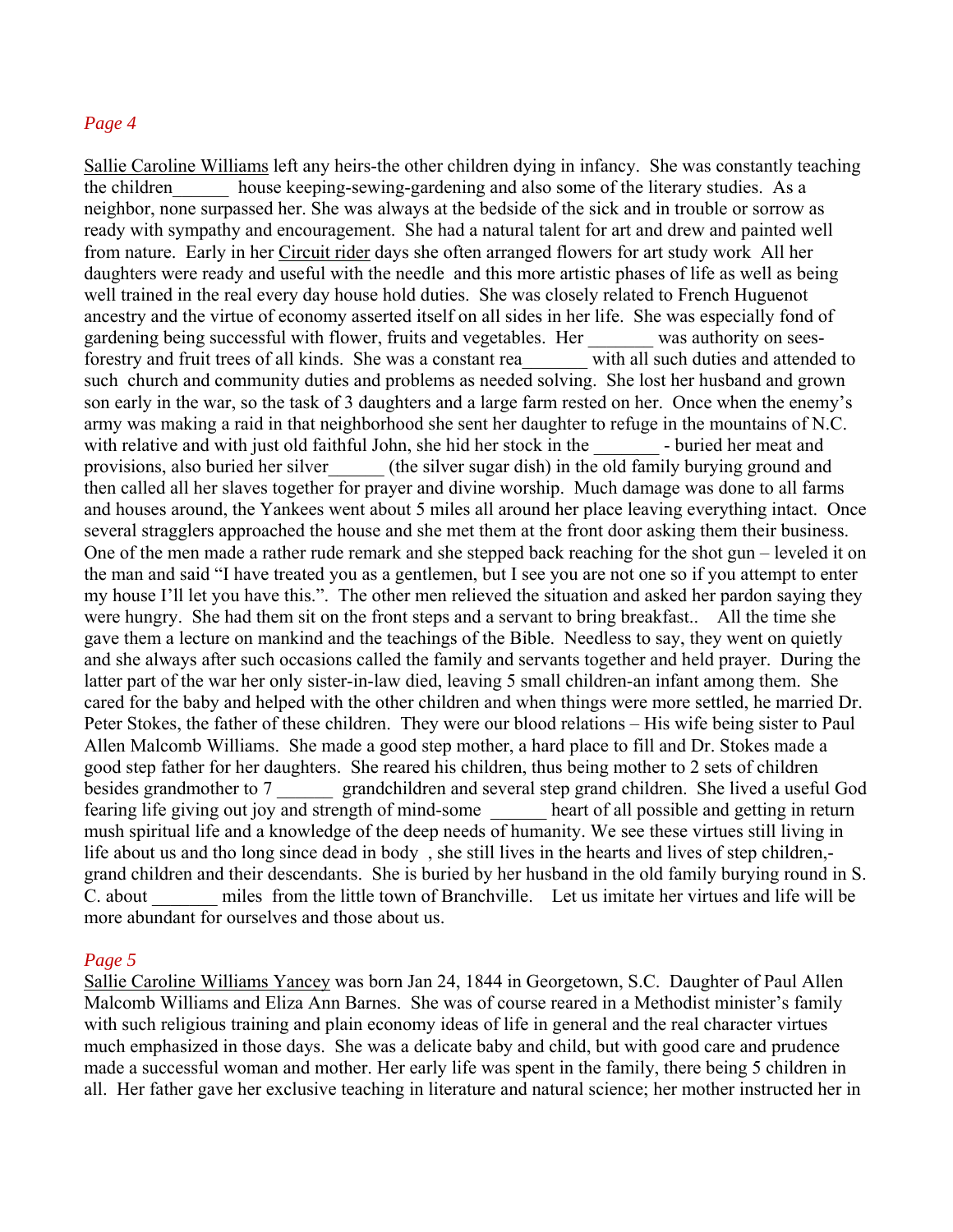art, needlework and the house hold duties. About the age of 15 years, she with her sister was sent to Spartanburg Female College in S.C. After completing the required courses she graduated with honor in the summer of 1863. During her attendance at college, she met Garland Meredith Yancey at a reception at the residence of Dr. Shiff. Their acquaintance r\_\_\_\_\_ into friendship and then later into marriage. At her father's house, Forest House in Colleton District she was quietly married Dec. 24, 1863. Just the family and other relations of the community and a few intimate friends being present. The ceremony was performed by Rev. Appleby. Several days after her marriage, her husband was called to the Colors of the Confederacy thus leaving her just as a war bride to contend with life under strained relation not of her own selection. She had united with the Methodist Church early in Childhood and had early learned to love and trust God, so her greatest comfort during the dark days that followed was God's guidance and special blessings that daily descended upon her youthful life. She remained with her parents, helping and caring for the sick father; she was the last one to relieve her mother, feeding him a spoonful of water just before his last. After the war, she and her husband moved to N.C. the home state of the Yancey family and there opened a school, he teaching the advanced grads and she teaching the intermediate and primary work. But others work soon presented itself into the raising of Garland Meredith Yancey Jr., and the school room duties were laid aside for the nursery and motherhood. She had 5 children and reared them all to maturity. Her husband continued in his profession of teaching and from time to time --- there was need of teachers to assist, she would help out until a more definite plan was organized. She led a very busy diversified life-home-church and school all claiming her attention. The profession of her husband naturally called him into different states and localities, thus she almost continued their itinerant life that her parents led for a number of years. In the year of 1884, they moved to Micomopy, Fla. From Branchiville, S.C. on account of the poor health of her husband, after assisting her husband in school work over the central portions of the state, they located in Orlando, Fla. She took much interest in the little home place, planting flowers, fruits, garden and having poultry. Thus we see that teachings of her mother asserting itself in the home life of industry early in middle life, grand children blessed her home and for about 12 years there was always a baby and often one or more other children in the home. She gave each one care and training, always trying to impress the virtues of

## *Page 10 (6-9 at end)*

high character and the precepts of the Bible teaching upon them daily. She was never known to be idle ether reading, sewing or some duty attracted her attention. As a neighbor, she was much respected and loved by many. Although small of stature, she was considered beautiful in her and youth. She had bright black eyes, black hair and a good fresh complexion and always appeared in attractive dress, the simple and . She was left a widow in 1903 and she arranged to spend the major part of her time with her 3 remaining children. P.A. Yancey of Orlando, FL. W.P. Yancey of Tampa, Fla., and Sallie Yancey Brooks of Birmingham, Ala. In each of these homes she was a welcome member of the family and tried in every way possible to help with the care of the house hold, sewing-mending and darning were her especial tasks. She always attended church taking such interest as was possible even though a stranger in the community, for a while and the making friends of all whom when met; thus she touched many in her small humble way. In January of 1913 she was taken seriously ill at her home in Tampa, FL. With skillful treatment she recovered sufficiently to make her accustomed visits. In March 1914 in Orlando, Fla., she had a relapse of the severe kidney trouble and recovered sufficiently to travel. April 31<sup>st</sup> she arrived in Birmingham, Ala. There was a slight improvement for a while, but June  $17<sup>th</sup>$ , she a had a mild stroke of paralysis. She now knew life was shore and begun to make such arrangements as she thought would add to the comfort of the family after her death. Details of burial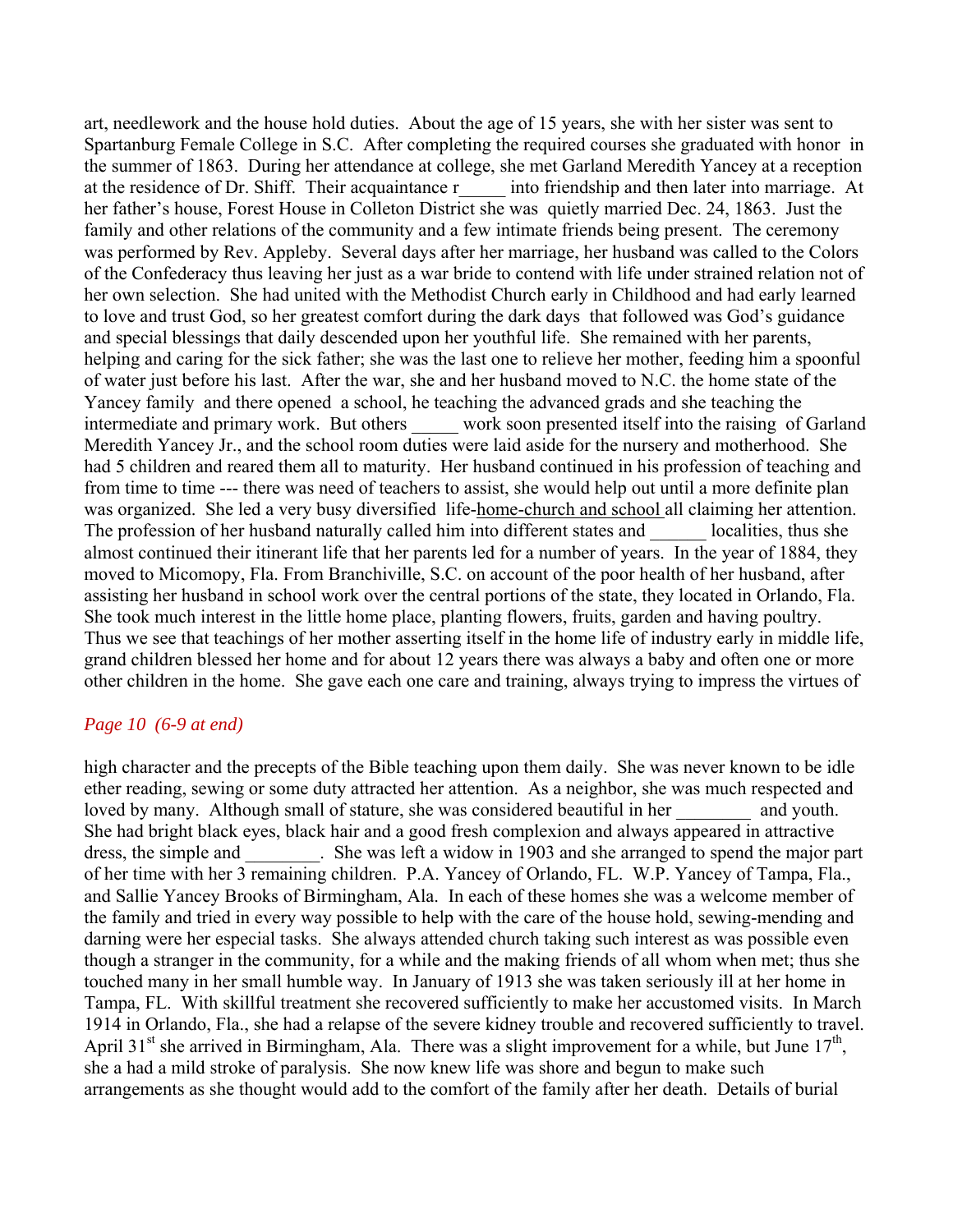and disposition of personal effects were discussed just as one would speak of everyday affairs. With every possible thought to save trouble and sorrow she began her journey into the greater life beyond. She often spoke of childhood days and of the father and mother son and daughter gone on before; of the 4 infant grand children she nursed and help bury; of the one great grand child then living and for who she often cared at her son's in Orlando, Fla. <br>the beautiful summer days glided on and on and every one who visited her went away with the feeling that life and death was only preparation for a better would beyond. About July 1<sup>st</sup> she sustained a more severe stroke of paralysis which rendered her helpless and speechless. For about 3 weeks she lingered and July  $16<sup>th</sup> - 2:30$  P.M. she died. A most beautiful smile covered her face just as she breathed her last, thus removing out all traces of sickness and suffering. On Sunday afternoon July  $19<sup>th</sup>$ , 1914, she was buried from the Methodist Church in Orlando, Fla. Many friends were present and flowers were placed most \_\_\_\_\_\_\_\_-\_\_\_\_\_\_ on her grave. She lies between her husband and youngest daughter, Mrs. Lidie Yancey Camfin. Let us on such a life and fashion our own character after the greatest one she followed, Christ Jesus our Lord and Savior. In this little family lot lie her eldest son, Dr. Garland Meredith Yancey, her 4 infant grand children – husband and daughter as stated. Close by another son, Thomas Allen Yancey sleeps.

## Note from Robert Williams January 2007 Sarah Caroline Williams was born in SC but where? If her mother shared her father's hardships, Sallie may have been born near Edgefield.)

## *Page 11*

Paul Williams Yancey was born March 10, 1869 in Colleton District S.C. at his grand mothers house. As a baby he was rather delicate and when about 5 years old had measles along with the other children. Complications set up and the disease settled in his eyes and for several months they despaired of his eye sight. He had to be left in a dark room and wear a bandage on his eyes By careful attention from the Dr. and careful nursing by his mother, he recovered almost entirely. He attended school with the other children and at an early age developed a love for horses, always taking every opportunity to ride or

one. During his life on the farm in S. C. near Branchville, he developed those sturdy traits of character and economic virtues that made him responsible. He early learned to use fire arms and was considered one of the best shots in the community for his age. Times were what one would call hard now and there were no foolish useless things in their lives – only the most essential. His father's health was poor and the boys had to care and work of the farm only having an occasional field hand. The latter part of 1884, his father moved to Fla. On account of his poor health and Willie (as he was called) with his younger brother was left to close up the farm affairs and follow as soon as possible. Early in 1885; after disposing of all business left to his care he and his brother Tom stared to Fla. They had a double buggy, two horses, a few clothes, 2 fire arms, some horse feed, a little money, some and last a great amount of self independence and trust in God. They encountered no special accident, none they could not over come either with a twine string or an argument?? Every one with whom they stopped along the journey treated them well and very seldom were they charged anything for lodging, food or horse feed. So different now!!! Once they were detained by some good people as runaways, these people sent a telegram to their father in Micanopy, Fla. About the boys. They received a ready response to let the boys go which they did with kind words and deeds. They went through Savannah, Ga. and they had never been in a real city alone before, did not miss an opportunity to sight see. The soon found that city life changed country so they were perhaps prio---dentially led to the docks;

old sea craft took a fancy to them, showed them where they could put ----- the horse then took charge of them free of charge – let them eat any on his boat. The city of electric lights. It was a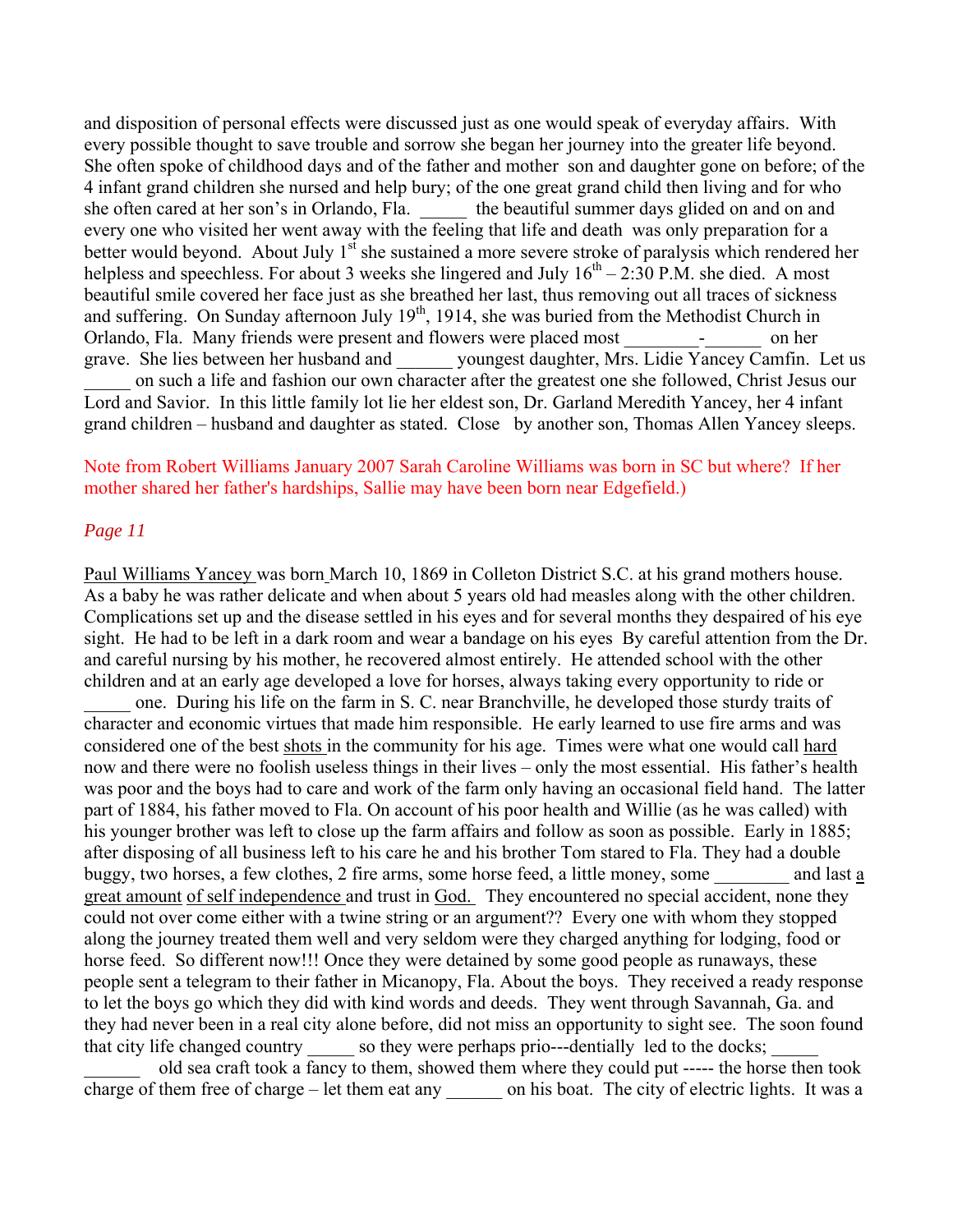great sight for two little country boys to behold such modern lights when a ---- or candle or light wood torch had been their artificial light. They tested the power of the light by writing and reading of their own.

Hand writing and letters received at \_\_\_\_\_ post office, because the parents in Fla. and the boys enroute kept up a regular correspondence . Some times they were delayed on account of high water – being the spring of the year. Once they had to go around the high water and cross in a ferry boat. Willie was some what frazzled as to the charges. The money was getting lower and they had to cross several rivers yet so he hesitated. The brother Tom said , "don't ask any price but go on and get across the river and then ask" They did and the ferry man was very considerate as all others had been. He too had a tender feeling for two so call runaways. All along the route they encountered a great deal of real natural human natures, not to be despised especially now. The whole trip was a great experience and well worth the time. Now adays such an experience would cost too much money and would out weigh a year in any university. After several weeks, a month or more, they arrived safe and well in Micanopy, Fla. Of course their clothes were much worse for the war but their hearts and minds were very much enlarged. It soon was voiced about that the Yancey boys had come; and not long after they greeted the

\_\_\_\_\_\_, a concourse of boys all sizes appeared asking all kinds of questions and looking upon them boy as heroes. Boys are always the same. "Men are only boys grown tall, hearts don't change much after all. During their residence in Micanopy, he went to school a little, but it was hard as his eyes and nerves so worked on a truck farm and clerked some in a store. In the summer of 1885, his father bought a farm in Levy, Co. all the family moved out there for a few months and arranged for Willie to have a small grove, stock etc while the oldest brother taught school near by and the rest of the family moved to Waldo; his father being appointed to take charge of that school. He spent some night time in study and the following year attended a little country summer school and prepared to take a teachers course. The farm duties pressed closely upon his time and early in the following spring he was attending the farm work when a neighbor rode by and told him his woods were afire and that he would have to fight to save his fences as the wind was coming that way. All day he fought fire and with little help succeeded in keeping the fences safe. He had a bucket of water and as he would get thirsty would drink a little and wet his head. He was very tired and sat down to rest under a tree. The next morning a Negro man, Oliver Black, found him all burned where he had crawled over the burning ground (hunting wast supposedly) and all raging with high fever. At once people were notified and hew as cared for at his house by neighbors; the Dr. summoned and his family sent for. He had a most sever case of brain fever.

and during his convalescent days developed a taste for drawing and painting. It had lain dormant all

## *Page 13*

these years. But time could not then be spent in a so called luxury and after sufficient recovery he went back to the farm and took up the work that had lain idle. In the spare moments – rainy days and night he applied himself to his text books and by persistent effort at a small summer school prepared to teach that fall. His first school was out near Gulf Hammock – a very rural community but a splendid opportunity to help the boys and girls to get the fundamental book learning so needed. He was much liked and the rural –almost frontier life had that charm that awakens hope and calls forth the best

in the human. He closed a successful term then, went back to the farm and put it in order for good renting and then went to join his family in Orlando, Fla. That following fall and winter he taught near Orlando at Cherry Hill and closed with the best years work that had ever been done in that community. Just about this time the older brother had moved to Orlando also and they all decided to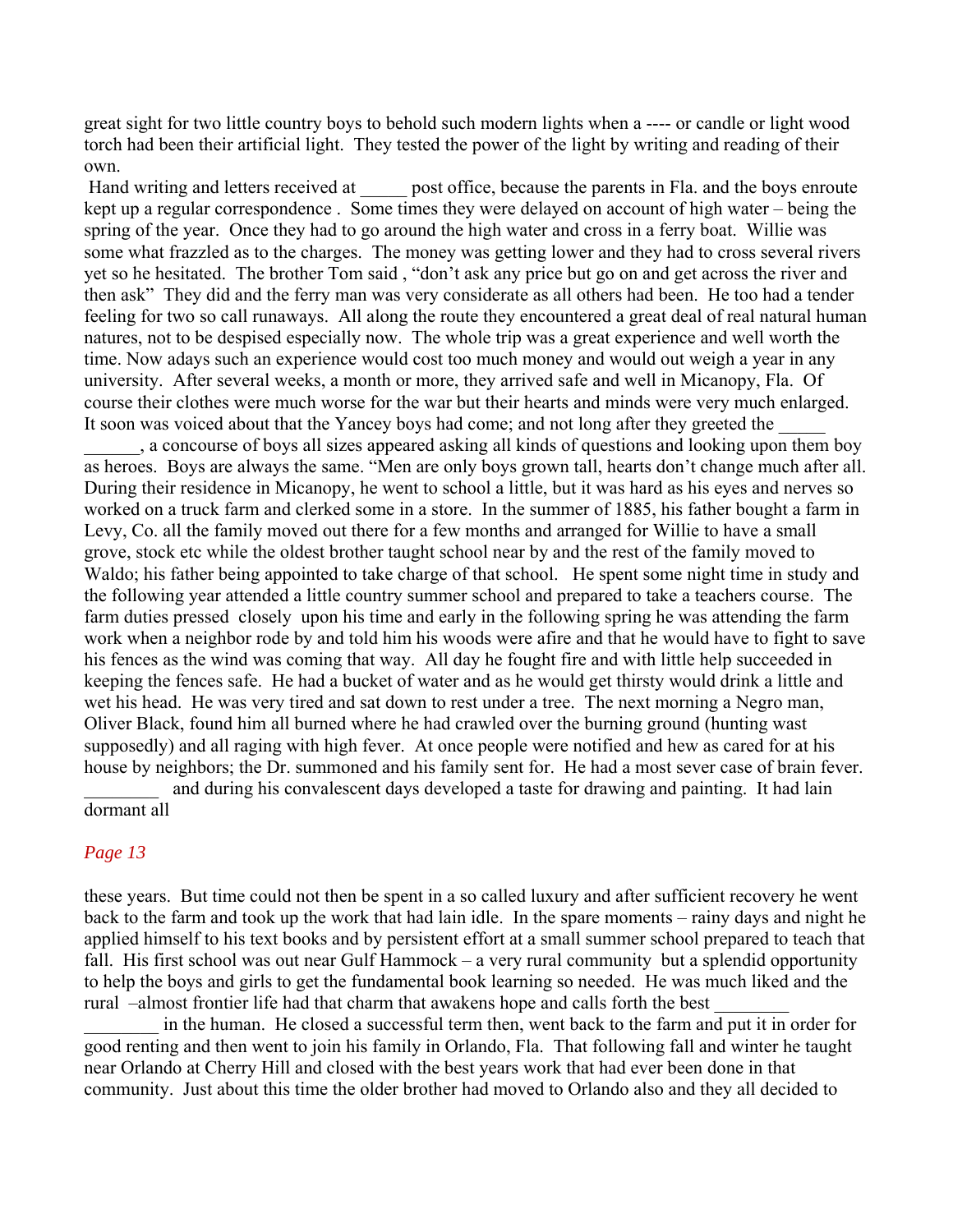enter the mercantile business, which they did and were successful. The older brother did not care for commercial life so withdrew to enter the profession of dentistry and the business was dissolved and Willie located in St. Petersburg, Fla. In the same line of work. After 2 yeas of such work he went to Tampa, Fla. And accepted the management of the Tampa Steam Laundry. There he met and married Philomenia Augusta Oakes. They were very quietly married by the Catholic Priest and went at once to house keeping. He remained position building and enlarging the for about 8 years. He bought his home and lived on Grand Central ----- near the plant and then soon one by one the family grew till he decided the boys needed more room for gardening etc. They sold and moved out of the city proper and the children were engaged in work around the city. By now he had conceived several real inventions and among them was the present day automobile tire with the to avoid skidding. Several other mechanical were added to the engine department of the laundry plant and -------- long he found that mechanical engineering was his especial talent. He built a nice large home near the ---- line still in the suburbs and the family still enjoy life. So he continued in the engineering line and almost the time the world war broke out, he was a very worth while man in character and also his line of special mechanical engineering.

## *Page 14*

His work frequently called him into other localities other states and after the U.S.A. declared war, he was ---- in South Carolina doing special work. He was very much devoted t his old birth state and after seeing the need of such sacrifices as war always demands he felt that perhaps he could be of service although he was not called to register at that time. He was in Charleston, S.C. and conferred with the authorities as to regiment needs-etc and there learned that his line of work-engineering – was much under normal compared to other departments. He felt that he could be of service to his country and at once offered himself as a volunteer. Aft the proper examination, etc. he was referred to Fort S\_\_\_\_Ga. And Nov. 17, 1917 was at that place officially enlisted in the U.S.A. service as an ordinary private or in rank **Buck Private.** He did not remain long at Fort Sc and soon promoted to  $1<sup>st</sup>$  class private and transferred to Fort Meyer, Va. There he was under Capt. Da\_\_\_\_. The he was again transferred Capt Geiger was his head officer; under him he was twice promoted although still a non com officer. The later part of Feb, he left University Camp D.C and after several days of so called **Latter Leave taking they at last \_\_\_\_\_\_\_\_**- to the station and took special train for the fort at Jersey City. He was now one of the men of Co. D.30 Engineer  $-2^{nd}$  Battalion . After hasty embarkation on the aggem (Kaiser William of the enemy's) he assumed the real duties of soldiers sailor. Helped do guard duty and was on the look out post when they were fired on by a submarine. They all began at once to prepare for the worst sear on the rafts. No such luck thou. He had a final laugh as a young lieutenant who was upholstered in 2 life preservers instead of 1 and the others all had to wear these preservers all the time and it was tiresome at times – but think of 2!!! He had strapped to him in ---- pocket a bottle of olive oil for food in the water should it be needed. With good weather and only slight scares from the enemy, they landed without the loss of a man (about 6000) at Brest-France. Sunday-March 10, 1918. the entire voyage lasted 15 days. The next day March 11, they landed and tol old French Barracks used by Napoleon. During the stay in the harbor, he amused himself seeing the French women and boys come out to the boat begging from the Americans. The boys would throw them fruit- \_\_\_\_\_\_\_\_-- - tobacco etc. He saw one little boy with his old mother who had not been fortunate enough to catch any gifts so he had an apple in his pocket left over from breakfast and after getting the boys eye, pitched the apple and the child caught it-oh-such a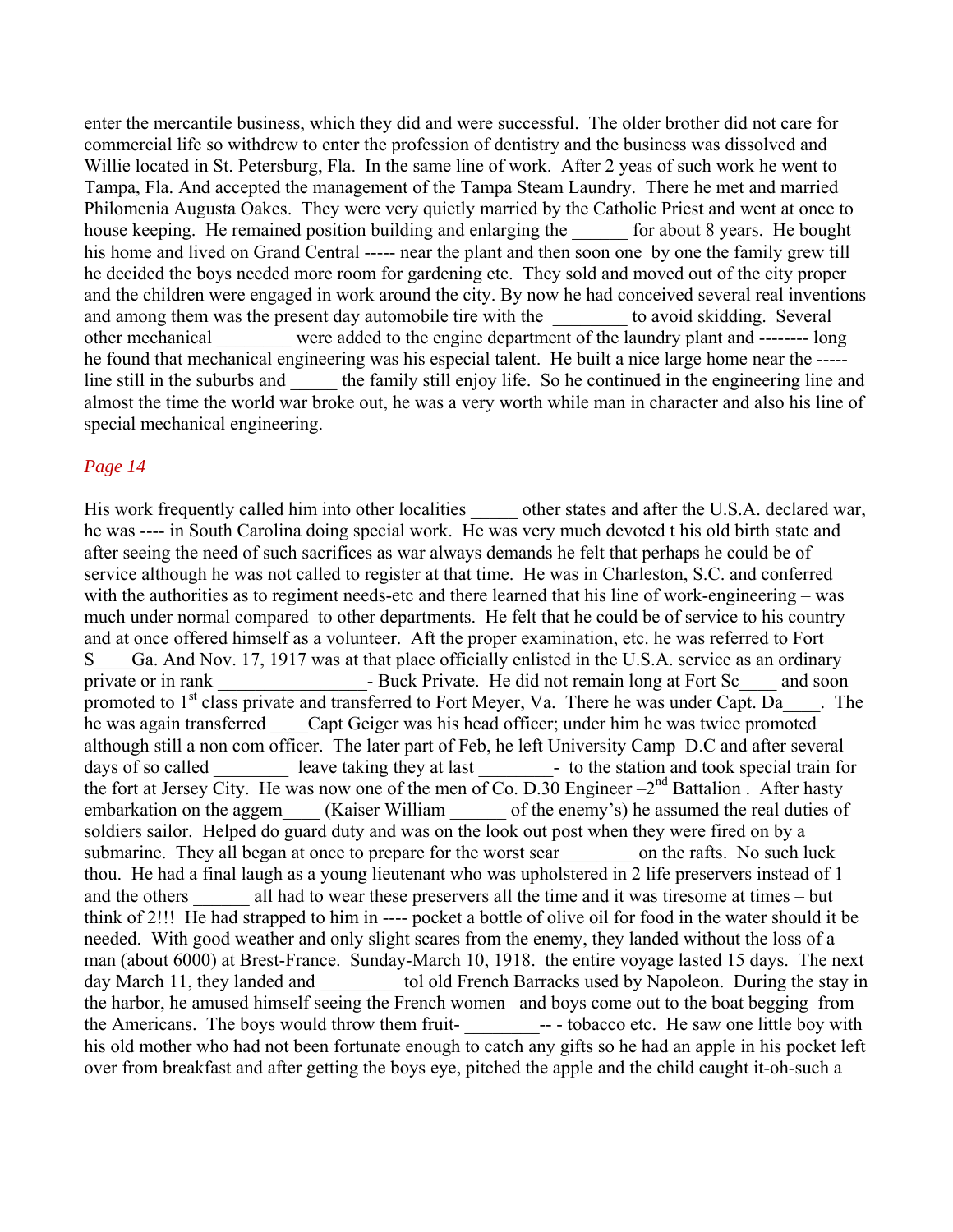beam of pleasure in both faces and he saw them at once begin to enjoy the catch too!!! Many words were

## *Page 15*\_\_

 in harbor all were allowed to write a card home talking of their safe arrival over seas. Just that much was eagerly read by the home fuller although only the name of sender was the only handwriting – the other a straight printed form given by the Red Cross. 2 days were spent at the old Pontenezzea Barracks in Brest. He was to begin real war fare now. Only the most meager necessities being allowed and is was raining so much too-no fire except just enough for coffee and  $\qquad$  to be cooked. They washed their dishes either by holding under the eaves any catching water and rubbing with their hands or if no rain, then taking a hand full of dirt rubbing out vessels and polishing with hand and coat tail? They entrained the  $3<sup>rd</sup>$  day and after 3 days halted at Langres an old walled city on the mountain walls were over 40 feet high on outside at some points – then they marched to the village of He------ where they were billeted for several weeks before going near the "front" thence to Char General D and camped at the village of La Ville any Bois (English -------). From this village he was sent to Hanlan Field to install machinery for machine shop. Part of his time there he had charge of illing shells with high explosive and later while opening a German shell for experimental purposes was  $\longrightarrow$  by the accidental explosion-gassed-and sent to Hospital #15 at Charnmont. His treatment consisted mostly of inhaling a hot potion from a bowl filled with water etc. Before this injury he had a furlough to Paris and while there stopped at the Burgundy Hotel near Madelene square. He visited the tomb of Napoleon-the Royal Palace of Versailles--- Fontamblean, also catherdral of Notre Dame where Napoleon was crowned and the church where the shell of Big Bertha killed nearly 100 person on Good Friday 1918. After treatment and some inf  $\qquad \qquad$  - at Charmont, he was transferred to hospital #6 at Bordeanx. His stay here was more of recreation as he visited the city and at times assisted in slight service to those more disabled than himself. He left Bordeaux middle of ---- 1919 and landed at Hoboken Jan  $26<sup>th</sup>$  coming the nearest route by Azores Island. He was quite sick after landing and sent to Camp Merrit and late to Café Ma\_\_\_ #5 Hospital. There he took a course in lip reading and other courses to help him over come deafness and complications caused by gassing. Later he was given a furlough and visited the City of Philadelphia – also Nashville while at Nashville he visited the Hermitage – old home place of Andrew Jackson, on his way back to New York he visited

Ky. Later he was transferred to Hospital #41 Fox Hills-Staten Island and from there was given an honorable discharge Sept. 17 1919. Just a little over 2 years in the actual serve and war. He went to his home place –Tampa, Fla. And now cot as private citizen trying in every way to uphold law and order and advance the cause of Pease though rig Although broken in health he has strong live spirit and active intellect which is a source of contentment and- pleasure.

#### *Page 16 is photos*

#### *Page 17*

Paul Williams Yancey better know as W.P. Yancey, Jr. was born in Orlando, Fla at his grandfather's, G. M. Yancey on Division St, March 27, 1892. He was a normal baby and as the second grand son that year, there was almost a baby show at the Yancey home for the next few months. His grand mother Yancey became so attached to him that after their return home she was lonely for the baby and soon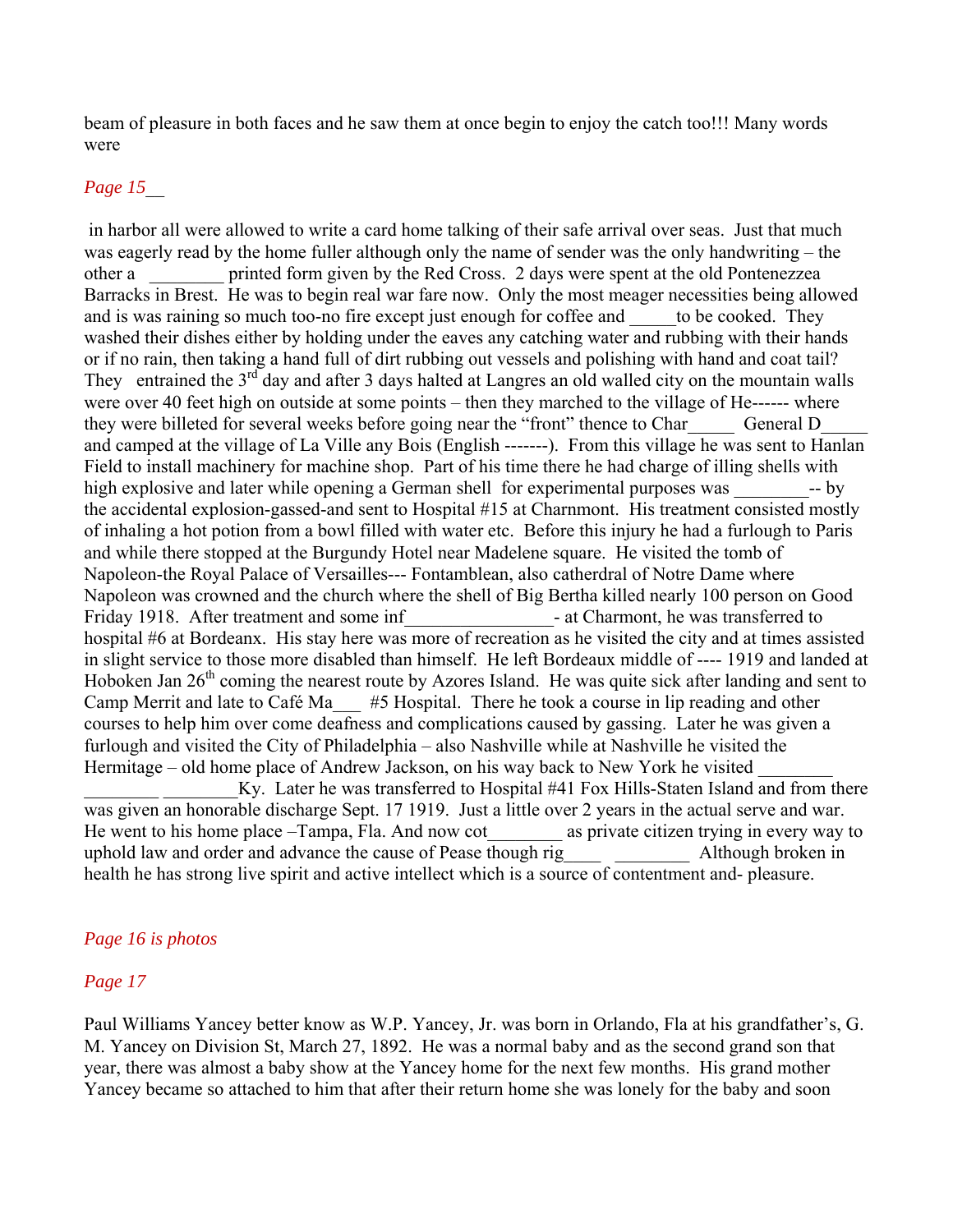welcomed him back of the summer. That winter he spent entirely with his grandmother and learned to walk and say a few words. The following summer another baby brother came to his

and he felt keenly the finger of jealously so grandmother just kept him regularly. He went back and forth to see his parents but always when a few weeks at home, he would announce that "I am ready to go back to dama's now. He was fond of sweeter as in natural so grand ma used to keep lump sugar for the boys and at least twice a day, Willie would go to his grandma and say "dama-dama-

sugar. She always gave him 4 lumps- 2 in each hand. His little cousin Tom Allen lived next door and they were great chums. Once while they were discussing affairs the Sunday School teacher came up fro criticism and then the Supt. Who was a small man named Howard. He was know as little Mr. Howard and the subject of finances came up for these tow young men to solve – they spoke of the pennies that were collected every Sunday from the children and then Willie said "is that all Mr. Howard gets to live on?" Tom Allen spoke up and answered "Yes and half of that has to go to the brethren." Once again a party was to be had for the S.S. class and these two boys were going with their Aunt Lidie. Willie always liked books and took much interest in spelling new words also in trying out spell his cousin Tom Allen which was not hard to do. This afternoon Tom Allen had come over all ready to got to the party – his Aunt was not quite ready so there was a wait. Willie got his book and began to challenge Tom to spell cat – dog and other words. To his disappointment he did not get a word too hard for his cousin so he struck a new plan. He selected a new word one neither had learned – the word "that". He went to his Aunt Sallie and got her quietly to teach him the word and then with all confidence out he came where Tom Allen was fidgeting to go and said "Tom I bet you can't spell "that". Of course he had the best of him. Tom then ----- at once Tom Allen spoke up and said "Cousin Willie I am in no spelling condition. I am going to the party. The spelling match broke up then. One afternoon the tow boys had been out chunking at trees etc, and Tom Allen could out chuck his cousin so after is was even and they separated Willie came in and sat quietly awhile then was cleaned up with a nice white waist on and told to keep clean. He decided to practice up on chunking and went out in the yard and then to the streets. It had rained in the morning and a little muddy place remained near by so Willie was attracted to investigate. He also decided to take a back handed blow as he called it and chunked at the top of the tree near by; he lost his balance and fell into the muddy place. As he arose the whole side of his clean waist was covered in the muddy dirt. He at once came running to the house

#### *Page 18*

asking for Aunt Lidie and as he arrived in her presence exclaimed "Oh Aunt Lidie I am in a perfect condition" He meant a perfect mess and he was. The beautiful days glided on and weeks passed into months and months into years and at last he was about 8 years old. There were other children at his father's house now and he felt a tinge of pride in being the special at grandma's but it was best for him to go home and be a regular older boy. He attended school and for awhile worked in a drug store on Saturday's and after school. When about 14 years of age he felt the desire for some life work and decided to enter the Catholic training for the Society of Jesus. He was placed in such a school at Macon, Ga. and for several years continued his course. Then he taught in connection with his work at Woodstock, MD and St. Charles College, Grand Coteau La. During 1918 he decided that a life of such seclusion was not best for him and that he would rather be out in the world and enter another field of work-so after proper deliberation and such conference with thos in authority he resigned from the order and stepped out in the world of busy active men and affairs. One of the first natural acts committed was that of marriage. Jan 26, 1919 he married Lydia Cenac of St Patrick's Church.- New Orleans, La, in the presence of a few friends. For awhile he identified him self with the drug business, but the call of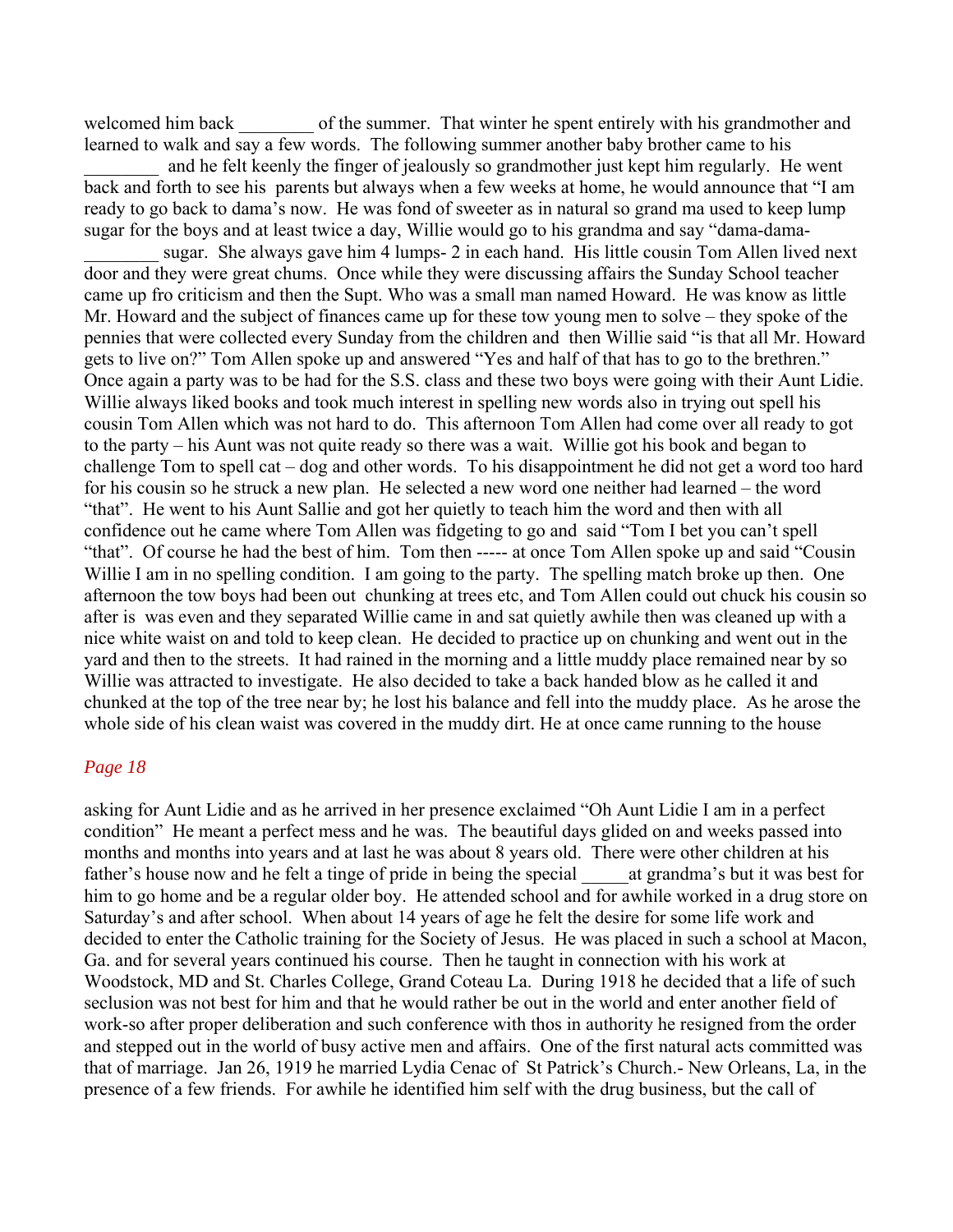heritage was supper most and the line of teaching appealed to him as it had done back in the family for over 3 generations. He was well fitted to take up such work and now that he had the world to choose from he at once placed himself in a "Boys College" and went again to the family calling – teaching. He had tried out both lives in his preparatory course- of literary – so line was really not new. With vigor and self reliance he entered this school in Davenport, Iowa and at present is satisfactorily giving his time and attention to work.

Lydia Cenace-wife of W.P. Yancey, Jr., was born Feb 8<sup>th</sup>, 1897 at the little town of Houma, La. She was educated at St. Francis de Sales Academy until 14 years of age and then attended the Terriborn High School – completing two yeas of the work and then entered a training school for nurses in 1917. She continued in her training, doing also active work up to the date of her marriage Jan.  $26<sup>th</sup>$ , 1918. Lydia Cenace is of French descent her father and mother's parents were born in France and came to America in youth. Jean Pierre Cenace born in France am came to America at 20 years of age, married Victorine Fang----- who was also French. They were farmers and reared 14 children, 8 boys and 6 girls. One boy is Albert Cenac, father of Lydia Cenac Yancey. Elphege Michael married Aspezie Provean (both French) and reared 11 children. One is a girl Delphine Micahel – Mother of Lydia Cenac Yancey. Machanical engineering was the occupation of grandfather Michael Albert Cenac. Albert Cenac and Delfhine Michael have 13 children. Lydia Cenac born Feb 8, 1897. Lucile (girl) born Jan 31, 1890. Alphonse Joseph (boy) born March  $3^{rd}$  1899. Arthur Robert (boy) born June 28, 1900. Cecile Clair (girl) born Naov.  $5^{th}$ , 1901. Louise Marie (girl) born May 5, 1903. (boy) born Oct 18<sup>th</sup>, 1904. Jules Henry (boy) born May 12<sup>th</sup>, 1906. Alfred & Wilfred Frank (boy twins) born June 12<sup>th</sup>, 1908. Audette Leonard (girl) born Jan. 18<sup>th</sup>, 1911. Earnest Albert (boy) born April 5<sup>th</sup>, 1914. Francis Anette (girl) born Nov.  $12^{th}$  1918. Albert Cenac born May  $28^{th}$ , 1867 and married Delphine Michael May  $11^{th}$ , 1896. Delphine Michael was born July 1877. <br>
-present Albert Cenac lives at Houma, La. and is engaged in the Fish and Oyster industry. Two of their boys Alphonse Joseph and Arthur Robert served in the World War. Alphonse in the Navy U.S.S. South Carolina and Arthur Robert in Navy U.S.S. Vermonth. Patrick Henri Yancey brother of W. P. Yancey was born in Tampa, Fla. Oct. 20, 1893. He attended School with his older brother and also entered the same religious order as did Willie. He studied at Macon, Ga and out Hilly and Washington State, then placed at Spring Hill College near Mobile,. Ala to teach and continue his work.

## *Page 19 Photos*

## *Page 20*

 At present he is busily engaged teaching boys in that college. Alphonsus Meredith Yancey brother of Henri and Willie was born in Tampa, Fla. Feb 22, 19901. He attended the school with his older brothers and at the age of 16 went to work at various mechanical shops about the city. Early he showed the talent for such things and as a small boy used to amuse himself with toy elect apparatus made at home. Once he installed a wireless fl<sup>1</sup> and used to get and give much fun in the running of it. At present he is interested in garage work although he has a good talent and opportunity to develop himself into a real electrical engineer. Time will prove what he does with the talent. Philomenia Augusta Yancey sister of the boys was born in Tampa, Fla. July 5, 1904. She is attending school and of course assisting in the house hold duties. She likes music and studied some along that line Time will also tell what she does as a life work. Another brother who died in infancy was Garland Edward Yancey born in Orlando, Fla. June 14, 1893 at his grandparents home. When about 18 months old, he was out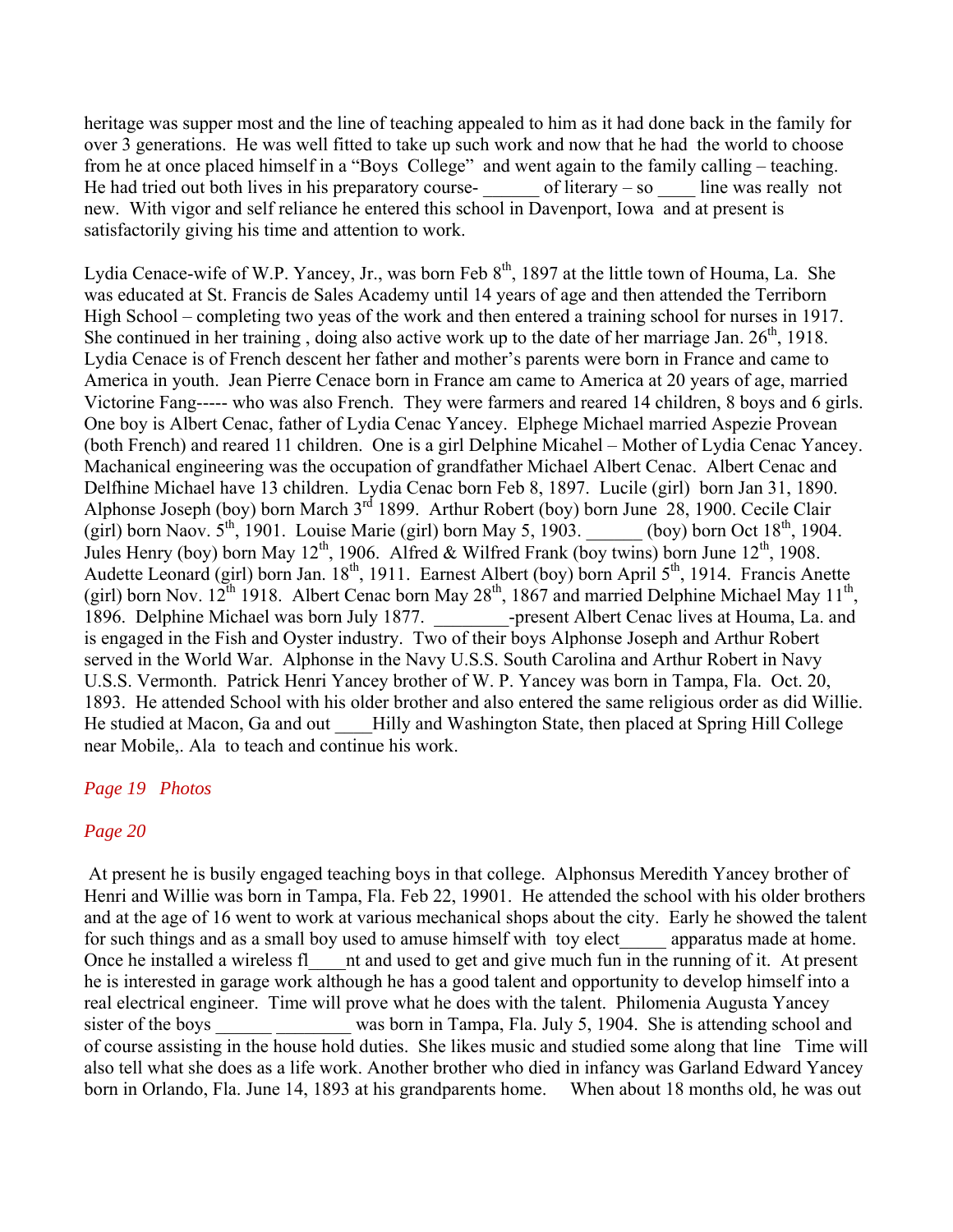with a little Negro nurse girl near the house in Tampa, Fla. The nurse went near the R.R. and did not notice the child and a fast rain approached while the child was on the track. The engineer did not see the baby in time to stop his train and the baby was killed instantly. They buried the little baby in Orlando, Fla. He sleeps with his grandparents and 2 uncles, 1 aunt and 3 little baby cousins.

## *Page 21 photos*

## *Page 22*

## The Yancey Family

The first trace we have of the family is that four Welshmen (some say five) Charles, William, Joel, Robert and John Yancey came to Virginia in 1642 with Sir William Berkley, afterwards Governor, and settled in the James River region and prospered. From one of these descended Lewis Davis Yancey who settled in Culpepper County about 1710 and married Mildred, daughter of Charles Kavanaugh. Mildred's father owned a track of 40,000 acres in that county around Muddy Run, Poor Town and Gibson's Mill on Mountain Run, a portion of this land was bequeathed to Mildred and this land has never been out of the Yancey family, and is still owned by Benj. M. Yancey, a great grandson of Lewis Davis Yancey and by Jas. Wm Yancey a great grandson of the . Lewis Davis Yancey lived and was buried on the estate of the latter – place "Arlington". Now John Yancey had several children – Charles-Leighton who moved to R----- County and Bartlett who moved to North Carolina.

Charles married Millie Durman and their children were 1<sup>st</sup> Capt. Charles (1741-1841) of Louisa County and he married Mary Crawford.  $2<sup>nd</sup>$  Rev. Robert who was ordained by the Bishop of London July  $20<sup>th</sup>$ 1768 as an Episcopal minister; there being no bishop in this country at that time. On his return from England, he was the first to preach in that section of the country the doctrine of universal redemption. He married Ann Crawford the daughter of David Crawford. They had  $1<sup>st</sup>$  Betsy 17756 and  $2<sup>nd</sup>$  Charles 1770-1857. This Maj. Char. Moved to Buckingham County and was known though out the state as the "Wheel Horse of Democracy and also had the sub of "Duke of Buckingham". He married Nancy Spencer and reared a large family – in fact all the Yanceys had large families. Lewis Davis Yancey a son of the original who married Mildred Kavanaugh had nine (9) children. John, Richard, Charles, Philip, Robert, James, Lewis, Nancy and another daughter. His son James was a Maj in Gen Greens army in the Revolutionary war; after the war he settled in S.C. and practiced law. He married Miss Cudsworth of Charleston. Their children were Benj.Cudsworth Yancey, who married Caroline Bird, daughter of Col. Wm Bird of Warren Co, GA and William Lowden or Wm L. Yancey was their son. He was known as the "fire eater" of days. There were other children. Now it seems as if John Yancey was the fore father of the North Carolina branch. If so is fits in very naturally and

## *Page 23*

we can be proud as such ancestry. John was a much used name in the family. Almost the entire Yancey family of men learn showed talent of mind – the professions were rather than the trades There were several with Engineering ability. The life did not seem to appeal to them as and only have known of two (2) who have developed that talent. One was our great uncles, John Yancey, Constructed the first Rail Road through North Carolina.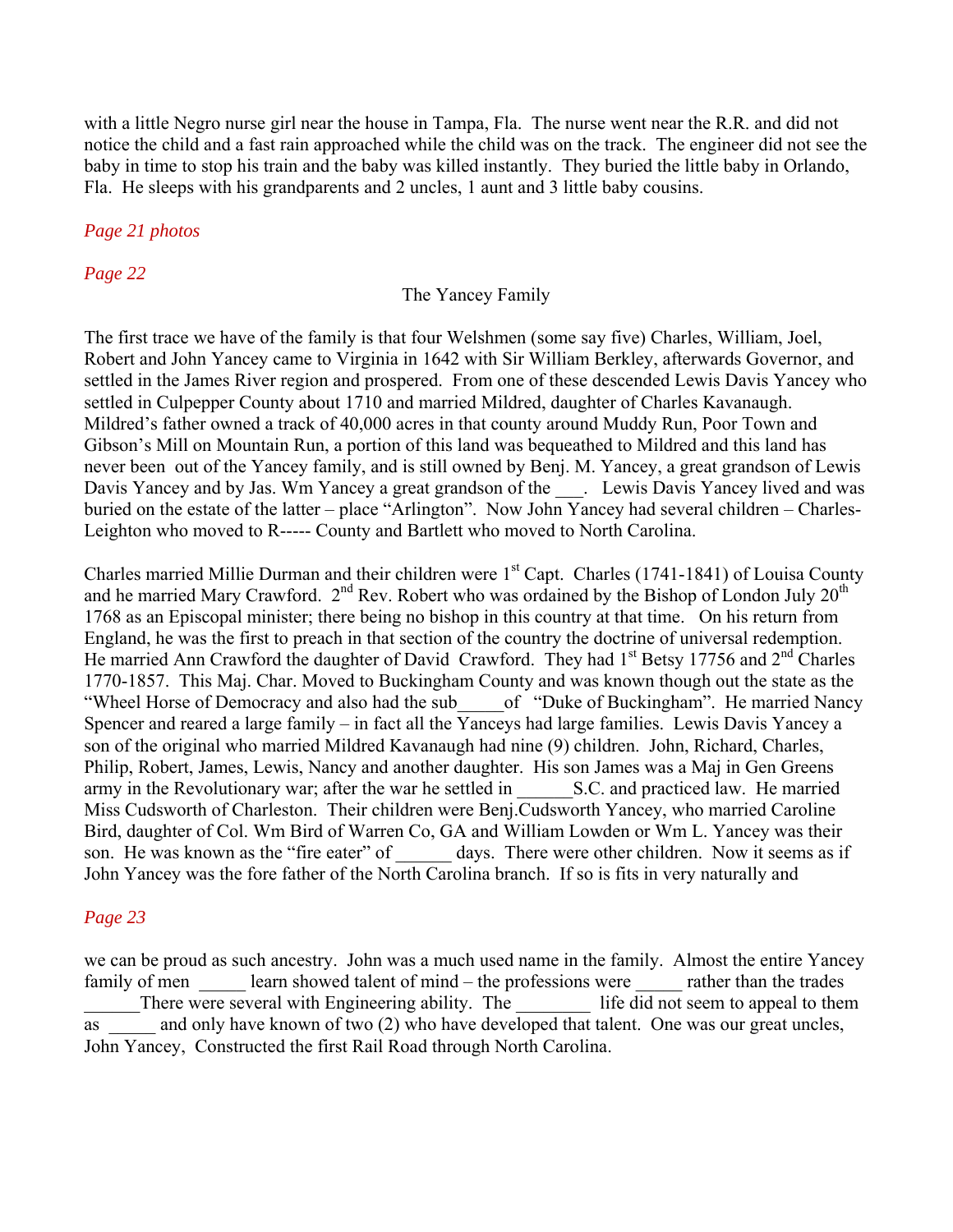Garland Meredith Yancey was born in Opelousas, Louisiana, Oct. 12<sup>th</sup> 1836. His father died the same year just a few months before his (Garland's) birth. His father was born about 1800 – we do not know the exact date and have not the record (it was lost) of his given name. He married Miss Elizabeth Allen of North Carolina and did as many others about that time –went to seek new homes in the newly acquired territory in the South West. There were children – Harriet – Mary and Garland. Harriet married Capt. Freeland of Durham N.C. Mary married Mr. Bobbitt of Oxford, N.C. After the death of their father, Mrs. Elizabeth Allen Yancey moved back to her old home state. They made the journey by wagons and one two horse carriage. It took about 2 months and they encountered trouble more than once with the Indians. Later on the mother moved to Chapel Hill N.C. where the children were educated and Garland graduated with honor. Then he took a post graduate course at Wofford College, Spartanburg, S.C. The daughter, Harried who married Capt. Freeland died early in life – she left one child – Lula Freeland – who married Mr. Bryan, a Baptist Missionary to China. There were 4 children of their marriage. 2 whom (girls) are married and reside in the U.S.A. and ---- son and one sister remain with their father in Shanghe China. While Garland Meridth Yancey was attending school at Wofford College he met Sallie Caroline Williams at a reception held at Dr. Shiff's residence. A friendship was formed that grew and ripened into a real attachment and later on in marriage. The were quietly married at her father's home-Forest House, S.C. Dec -24-1861. The ceremony was performed by Rev. Appleby.

## Page 24

Garland Meredith Yancey graduated with honor from Wofford College S.C. (Spartanburg) in July 1861. He at once began to take special interest in the all absorbing question of the times – "The secession of the south". In a short time he felt called on to take an active field part and then join the confederacy in the struggle. Before taking of the last step, he gained consent to marry and Dec. 24-1861 he and Sallie Caroline Williams were very quietly married at Forest Home – S.C., her father's residence. Only a few friends and the family being present. The Methodist minister, Rev. Appleby performing the ceremony. Just a few days after this event, Garland Meredith Yancey joined the Colors under Col. William Stokes Battalion of Calvary stationed at Hardyville, S.C. Gen Walker was then commanding. Part of the time his service consisted especially of being of a courier. He had a very fine animal named Beauregard I honor of that famous General. More than once did old B----- get captured by the enemy but just as soon as he was left loose he took to the woods and found his way back home at Forest Home. Once a very important message had to be send by word of mouth as the lines of the enemy were to be crossed. One dark rainy night Beauregard and his master set out from Charleston S.C. to Orangebery. Several times they lost the road and finally the rider so wet and cold decided to trust his horse and so patting him on the neck and giving him to understand that he must go home, he let him have the rein. Early that morning of about day the family at Forest Home were aroused by the dogs and then heard the friendly whinny of a horse. Beauregard had brought his rider and the message safely through the enemy lines and over hills and through the wilderness and the all about 60 miles. A noble beast. Once again the rider and Beauregard found themselves within the enemy lines near Bluffton, S.C. the gun boater had run the river and shell and shot were falling thick and fast – great Virginia oaks and tall pines were being demolished in their

## *Page 25*

All at once safety had to be sought so the rider patted his horse and dismounted, leaving of him to fare as best as possible while he (rider) took refuge on the ground behind an enormous oak.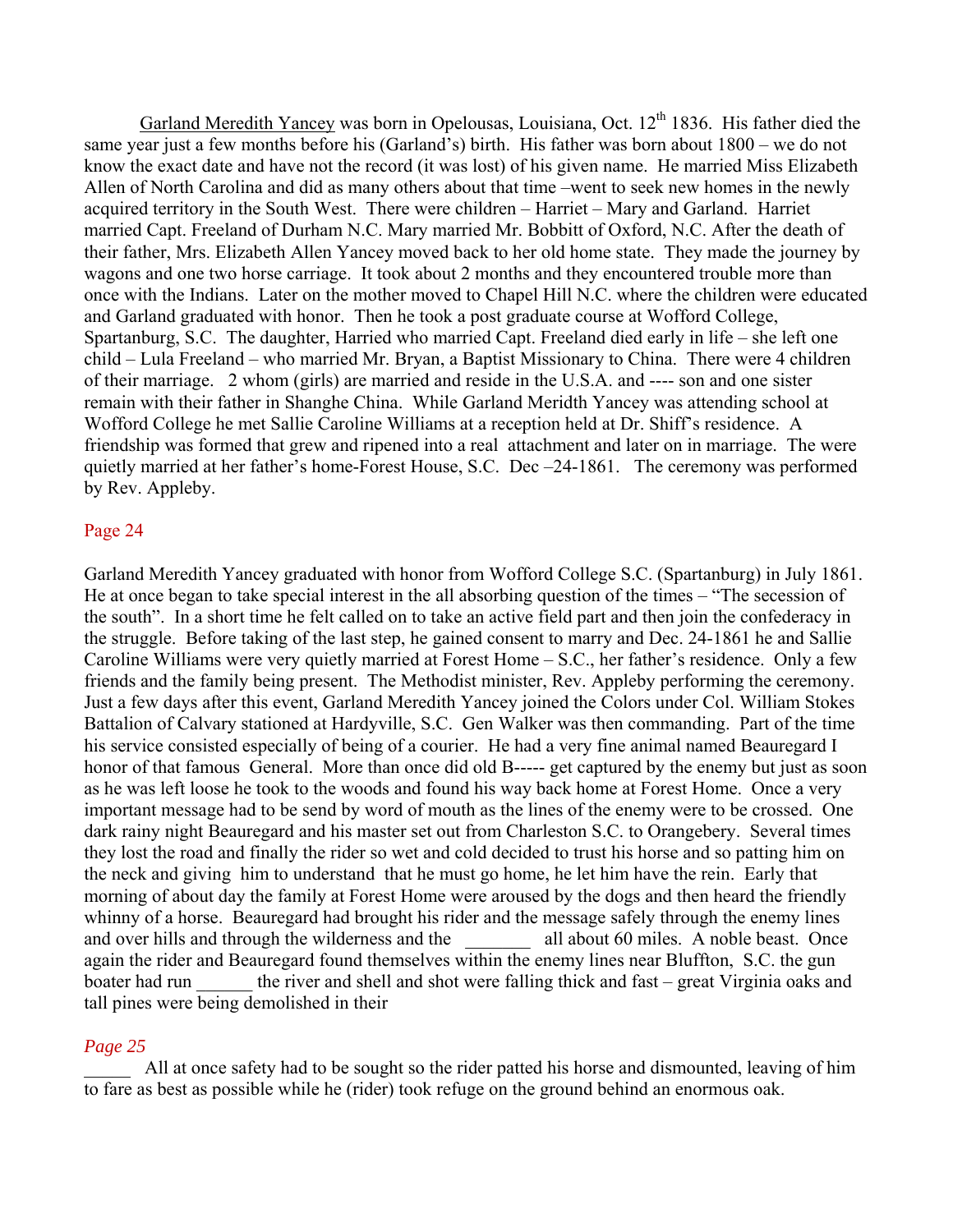Beauguard looked it over and calmly decided to do likewise. What was good enough for his master was good enough for him, so he very knowingly st---- right behind his master and in the best possible manner. He himself long ways behind the tree and not just cross ways – then the greatest possible advantage was secured. After the din of battle had ceased, both horse and rider betook themselves rapidly out of the danger gone – several volleys were fired after them but to none effect. The required information had been gained and on their way back to head quarters they galloped. Often times Beauagard fared better than his master. Corn meal was the principal diet and of there was no food for the beast except grass. Beauguard would always rub his master at such times as much as to say "I am so hungry" and he would always be rewarded with the rider's share of Corn meal. The argument was "the horse can't travel and carry me if he does not get enough to eat." I can go hungry till I get elsewhere" This noble animal served all though the war and after peace was declared he responded to the field and made the same g-------- horse that he made as a war charger. The fidelity and devotion of a noble animal to his master under such adverse conditions is worthy of notice and should serve to lead mankind into a greater field of love and duty both to his God and fellowman. If the dumb beast can understand to love his master and serve, then cannot man, the noblest creation, love and serve his master – God – equally as devoted? Why Not?

Note from Robert Williams Jan. 2007 – Forest House was between two towns, Orangebuery was about 30 milse to the NE and Charleston over 50 miles to the east.

Buffton is near Hilton Head and as shown in Saddle Soldiers, William Stockes' command spent much of 1862 near Bluffton. Hilton Head was occupied by Federal forces. Bluffton on the main land was patrolled by Confederates.

*Page 26 Photos* 

# *Page 27 (on page 26 there is a photo of Autograph Alburm of G.M.Y.Sr. I think this page is taken frm that Album)*

My Dear Friend Garland Accept this book as a memorial and emblem of my true and long continued friendship and highest regards for you and be assured that I love and esteem you higher than I do any one else, or than any one esteems you. And think not that I exaggerate or am at all excited on the subject when I tell you that my whole life has been almost exclusively devoted to your interest and will be in the future to the happiness of both you and your beloved and gentle hearted Dulcemia and may your future life be unruffled by the blighten ing sorrows and sad disappointments of this world is the prayer of your friend. July the  $1<sup>st</sup> 1860$ . G. M. Yancey

 Of Chapel Hill N.C.

> James E. Williams Colleton Dist. So. Ca.

Class of 60-61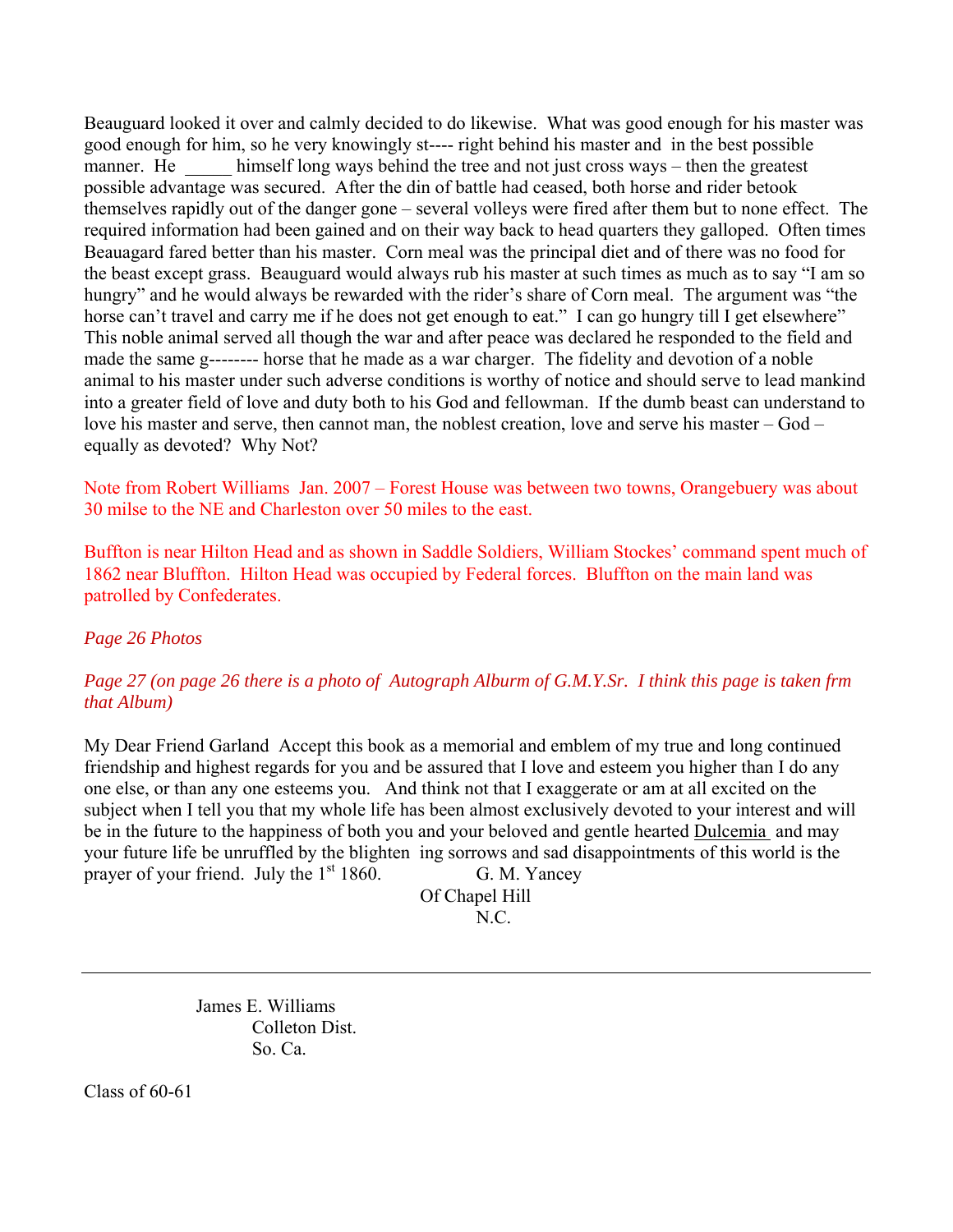Preston Literary Society Sweetheart E.E.H.

Motto

The Secession of South Carolina

Profession medincine

May the remembrance of the association of Wofford College affod in after life a pleasant theme for reflection in your leisure moments.

Nov. 1860

*The name is Annie E. Williams. Annie is shown as 4 years old, a member of Paul Williams' household in the 1850 census. She is 34 years old in the 1880 census, living in the household of her stepfather Peter Stokes, her mother's second husband. Peter Stokes' first wife had been Annie's* 

aunt, E. E. Anna Williams. One researcher indicates Annie married a George W. Tucker.

*The statement at the bottom of the entry for Annie, concludes, "...that leads our souls to REALMS where moontide brings no close of day." Besides Sarah Caroline Willimas, Annie had another sister Mary W.Williams Mary is shown as one year old in the 1850 census. It is believed she married Jefferson Warren.)* 

*Page 28* 

Annie E. Williams

 Colleton District S.C.

Class - 1860- 1863

De Steal Literary Society

Motto – Be deligent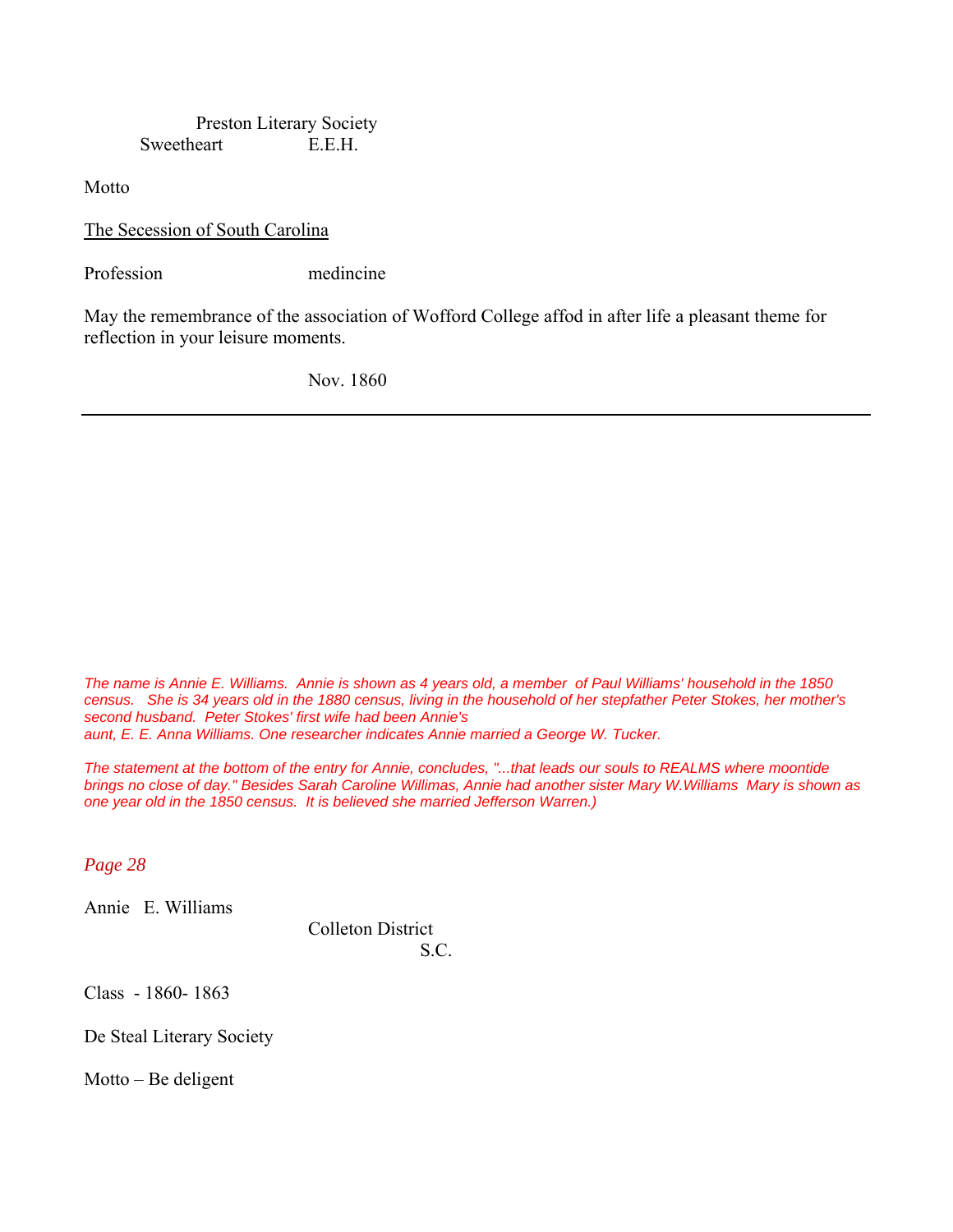Sweetheart

May angels ever guide thee friend and keep thee in the narrow way that leads our souls to realms above where moontide brings no close of day

 Sallie C. Williams Colleten District S.C.

Class of 1860-1861

De Stael Literary Society

Motto – Labor \_\_\_\_\_\_\_\_ \_\_\_\_\_\_\_\_

Sweetheart

"Joys be many, cares be few; Smooth the path thou shalt persue And heavens richest blessing shine Ever on thee and thine"

"Garland M. Yancey, entered Junior, Jan 27, 1860. Graduated July, 1861. Good on all, 1 sh----le on the languages."

(Dr. A. M. Shipp was president of Wofford at that time. The "1 sh---le on Languages means that he was approximately first grade on his language studies)

*Page 29 newspaper clippings about William P. Yancey* 

*Page 30 copies of letters regarding William P. Yancey* 

*Page 31 copies of articles and letter regarding William P. Yancey* 

*Page 32 More letters or writtings* 

*Page 6 Notes taken from the Autograph Album of Sally Caroline Williams (at this time 2015 this Album is at the home of Marsha Richardson (see 2nd page of transcription)*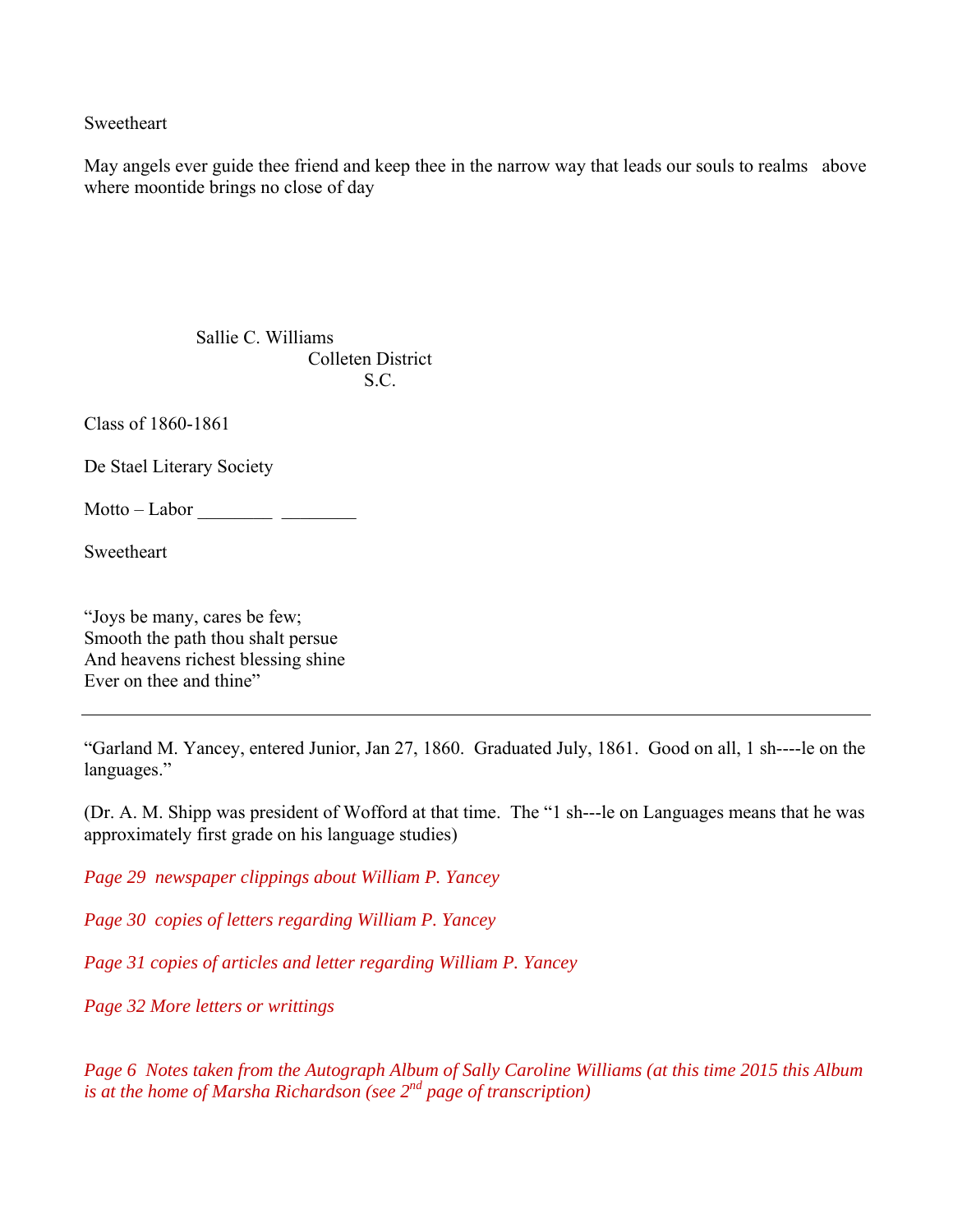Sallie Caroline Williams Yancey attended college at Spartenburg, S.C. While there she not only met her husband – Garland Meredith Yancey, but made a large number of friends. It was the custom then of having autograph albums and in after years we find a real report of life often time a history of pleasing and almost sacred remembrance of those whom were loved. So we find in her old album lines from several person she must have e and even loved.

## My Dear Child

 Our connection will soon be dissolved. Your course since you came to college has been one of the least exceptional. If you continue to "walk by the same rule and \_\_\_\_\_\_\_\_ the same things" your future teachers will not fail to love you, and point to your conduct as a \_\_\_\_\_\_\_\_. May our Heavenly Father ever keep and p\_\_\_\_\_ you by His \_\_\_\_\_\_\_\_ and may we meet at last in glory.

 Your Teacher July 5, 1859 Jos. Cross (?)

To My Sister

"Remember me – not I entreat In scenes of festal week day joy For them it were not kind or meet Thy thoughts thy pleasures should alloy But on the Sacred Sabbath day And dearest on thy bended knee When th--- for those thou lovest doth may Sweet Sister, then remember me."

A Brother

Page 7 (also from Sally's Album)

A Fathers Wishes

May angels guard thee with special care and every blessing fall to Sallies share; Through peaceful ------ securely may she treed.

By Fortune followed and virtue lead,

Late may she feel the softest stroke of dath as roses droop beneath the Zephyer's breath. Then gently rest beneath the Tomb and rise to flourish in immortal bloom.

Sept. 28<sup>th</sup>, 1859

Forest Home, S.C. Paul A.M. Williams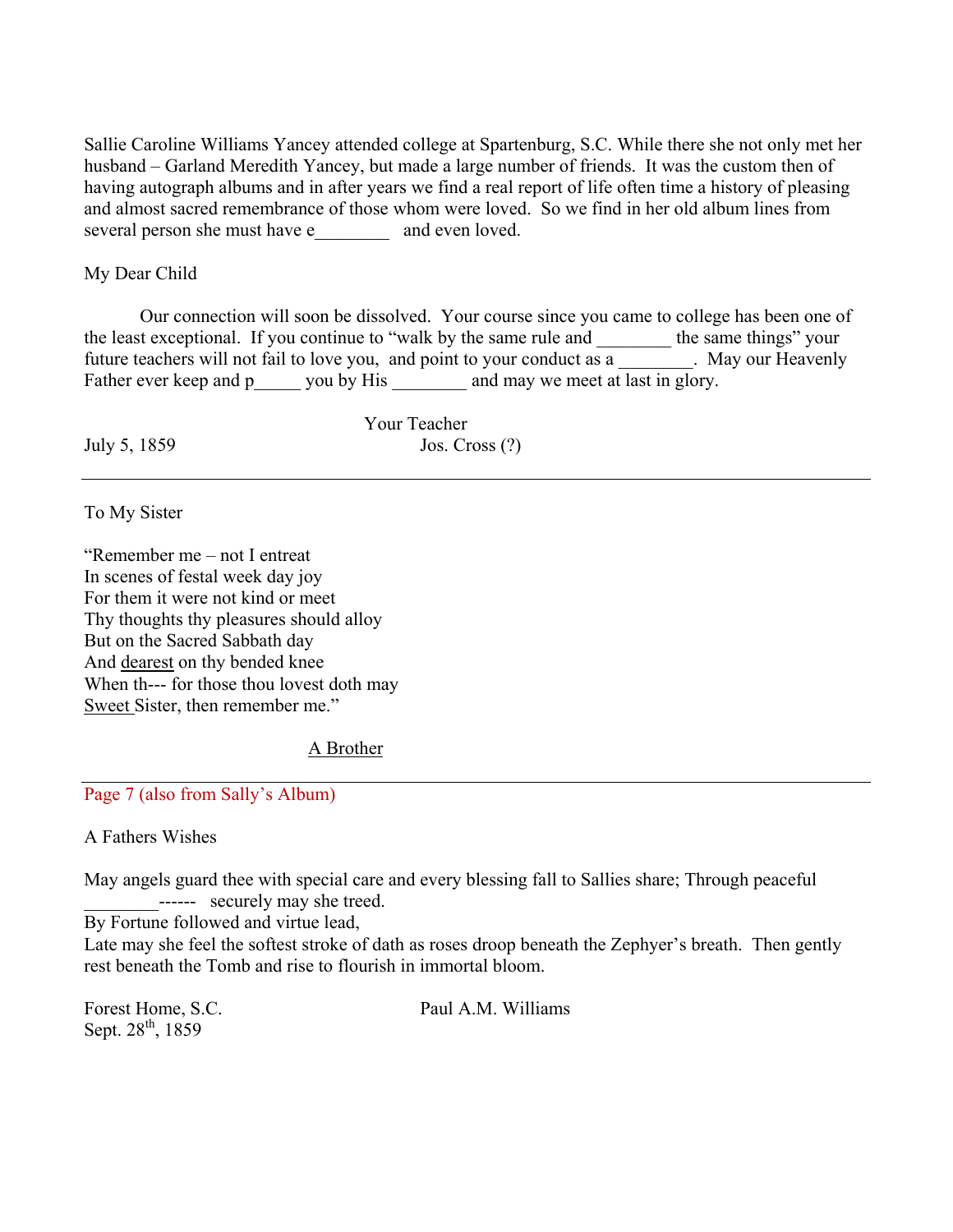#### **Brother**

Should sorrow ever they \_\_\_\_\_\_\_\_-- Its darkened shadow fling , And hopes that cheer thee now, Died in the early spring Should pleasure, at its birth, Fade like the ----es of even, Turn thou away from earth, There's rest for thee in heaven

But o, y thorn less flowers Throughout they pathway bloom, And gaily fleet the house Unstained by earthly gloom Still let not every thought To this poor world be given, Nor always be forgot Thy better rest in heaven

S.F. College Your affectionate Sister S. C. Williams

## Page 8

Brother

Thine be ever joy and pleasure, Peace, contentment, love and treasure

S.F. College Affectionate your Sister Annie

*Page 9 (in front of Sally's Autograph Album)* 

Lines Dedicated to Miss Sallie.

When dark and gloomy clouds of sorrow cast their shadows \_\_\_\_\_\_\_\_\_